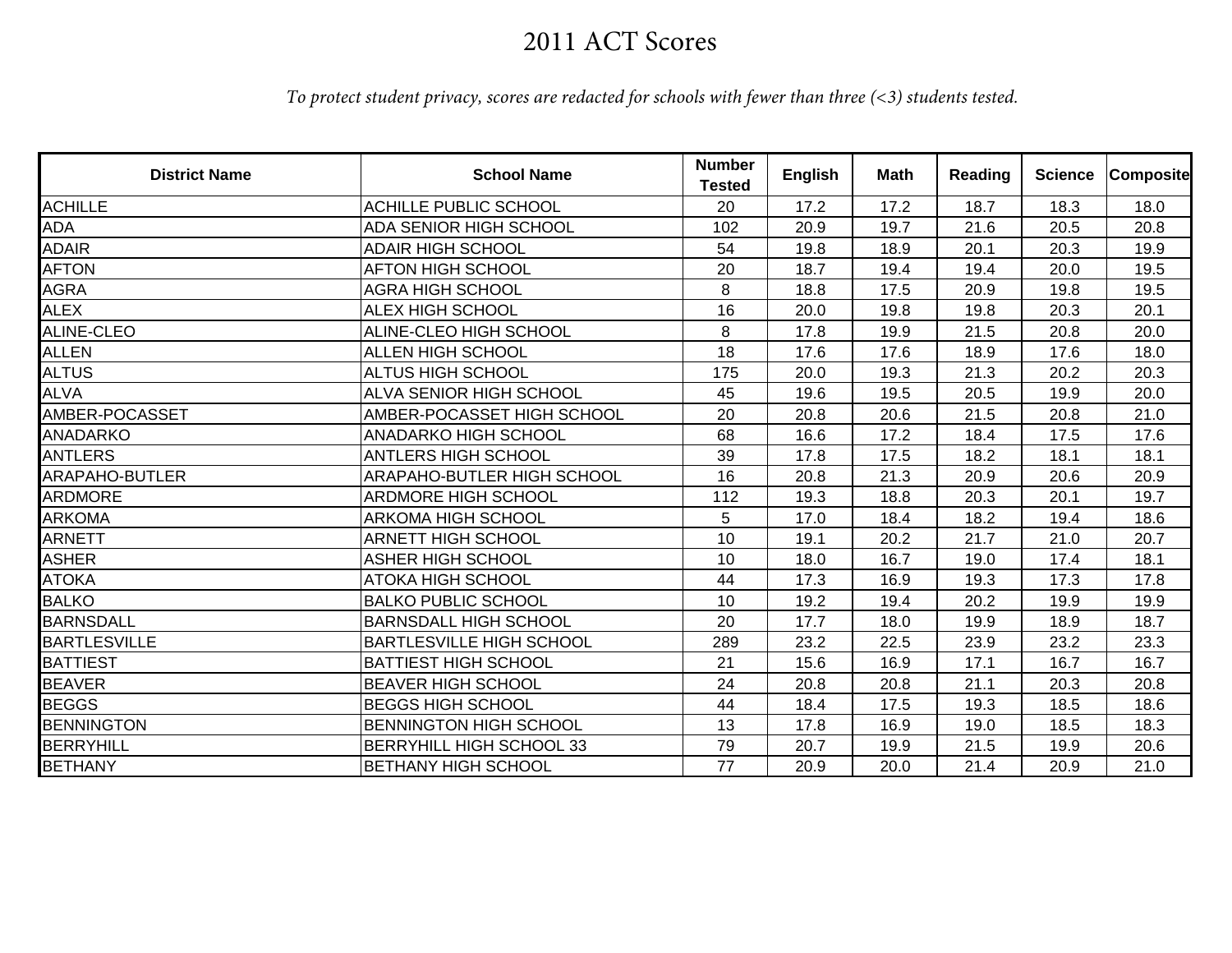| <b>District Name</b>        | <b>School Name</b>                    | <b>Number</b><br><b>Tested</b> | <b>English</b> | Math | Reading | <b>Science</b> | <b>Composite</b> |
|-----------------------------|---------------------------------------|--------------------------------|----------------|------|---------|----------------|------------------|
| <b>BETHEL</b>               | <b>BETHEL HIGH SCHOOL</b>             | 59                             | 20.7           | 20.9 | 21.4    | 21.1           | 21.1             |
| <b>BIG PASTURE</b>          | <b>BIG PASTURE HIGH SCHOOL</b>        | 19                             | 17.7           | 18.3 | 18.0    | 19.8           | 18.6             |
| <b>BILLINGS</b>             | <b>BILLINGS HIGH SCHOOL</b>           | 9                              | 16.9           | 16.4 | 15.9    | 16.8           | 16.7             |
| <b>BINGER-ONEY</b>          | <b>BINGER ONEY HIGH SCHOOL</b>        | 11                             | 18.3           | 16.8 | 19.5    | 18.0           | 18.3             |
| <b>BIXBY</b>                | <b>BIXBY HIGH SCHOOL</b>              | 220                            | 22.1           | 21.1 | 22.5    | 21.9           | 22.0             |
| <b>BLACKWELL</b>            | <b>BLACKWELL HIGH SCHOOL</b>          | 66                             | 20.6           | 19.2 | 21.1    | 20.4           | 20.5             |
| <b>BLAIR</b>                | <b>BLAIR SCHOOL</b>                   | 8                              | 15.1           | 17.6 | 17.3    | 17.3           | 16.9             |
| <b>BLANCHARD</b>            | <b>BLANCHARD HIGH SCHOOL</b>          | 68                             | 20.2           | 19.9 | 20.7    | 20.7           | 21.3             |
| <b>BLUEJACKET</b>           | <b>BLUEJACKET HIGH SCHOOL</b>         | 3                              | 18.7           | 18.3 | 18.7    | 20.3           | 19.3             |
| <b>BOISE CITY</b>           | <b>BOISE CITY HIGH SCHOOL</b>         | 13                             | 19.3           | 18.5 | 20.2    | 19.9           | 19.5             |
| <b>BOKOSHE</b>              | <b>BOKOSHE HIGH SCHOOL</b>            | 10                             | 17.7           | 17.2 | 18.8    | 19.0           | 18.4             |
| <b>BOONE-APACHE</b>         | <b>APACHE HIGH SCHOOL</b>             | 30                             | 17.8           | 17.5 | 18.9    | 18.6           | 18.3             |
| BOSWELL                     | <b>BOSWELL HIGH SCHOOL</b>            | 15                             | 16.9           | 16.9 | 19.1    | 16.3           | 17.5             |
| <b>BOWLEGS</b>              | <b>BOWLEGS HIGH SCHOOL</b>            | 14                             | 18.0           | 17.4 | 18.4    | 18.7           | 18.2             |
| BOYNTON-MOTON               | <b>BOYNTON MOTON PUBLIC SCHOOL</b>    | $\overline{2}$                 | XX.X           | XX.X | XX.X    | XX.X           | XX.X             |
| <b>BRAGGS</b>               | <b>BRAGGS HIGH SCHOOL</b>             | 8                              | 15.6           | 16.1 | 19.0    | 17.9           | 17.1             |
| <b>BRAY-DOYLE</b>           | <b>BRAY-DOYLE HIGH SCHOOL</b>         | 11                             | 17.1           | 16.5 | 20.6    | 19.0           | 18.5             |
| <b>BRIDGE CREEK</b>         | <b>BRIDGE CREEK HIGH SCHOOL</b>       | 61                             | 19.3           | 18.3 | 20.8    | 20.5           | 19.9             |
| <b>BRISTOW</b>              | <b>BRISTOW HIGH SCHOOL</b>            | 83                             | 19.1           | 18.0 | 20.3    | 19.8           | 19.3             |
| <b>BROKEN ARROW</b>         | <b>SOUTH INTERMEDIATE HIGH SCHOOL</b> | $\overline{1}$                 | XX.X           | XX.X | XX.X    | XX.X           | XX.X             |
| <b>BROKEN ARROW</b>         | <b>BROKEN ARROW HIGH SCHOOL</b>       | 679                            | 21.9           | 21.3 | 22.6    | 21.8           | 22.0             |
| <b>BROKEN BOW</b>           | <b>BROKEN BOW HIGH SCHOOL</b>         | 80                             | 17.9           | 18.5 | 19.4    | 19.2           | 18.9             |
| <b>BUFFALO</b>              | <b>BUFFALO HIGH SCHOOL</b>            | 16                             | 18.6           | 19.0 | 19.6    | 18.2           | 19.1             |
| <b>BUFFALO VALLEY</b>       | <b>BUFFALO VALLEY HIGH SCHOOL</b>     | 6                              | 17.3           | 18.8 | 20.0    | 18.7           | 18.8             |
| <b>BURLINGTON</b>           | <b>BURLINGTON PUBLIC SCHOOL</b>       | 10                             | 21.1           | 19.9 | 22.5    | 21.8           | 21.4             |
| <b>BURNS FLAT-DILL CITY</b> | <b>BURNS FLAT-DILL CITY</b>           | 23                             | 18.9           | 18.6 | 20.1    | 20.3           | 19.7             |
| <b>BUTNER</b>               | <b>BUTNER HIGH SCHOOL</b>             | 6                              | 19.0           | 18.3 | 18.5    | 18.8           | 18.7             |
| <b>BYNG</b>                 | <b>BYNG HIGH SCHOOL</b>               | 61                             | 19.9           | 19.7 | 20.6    | 20.1           | 20.3             |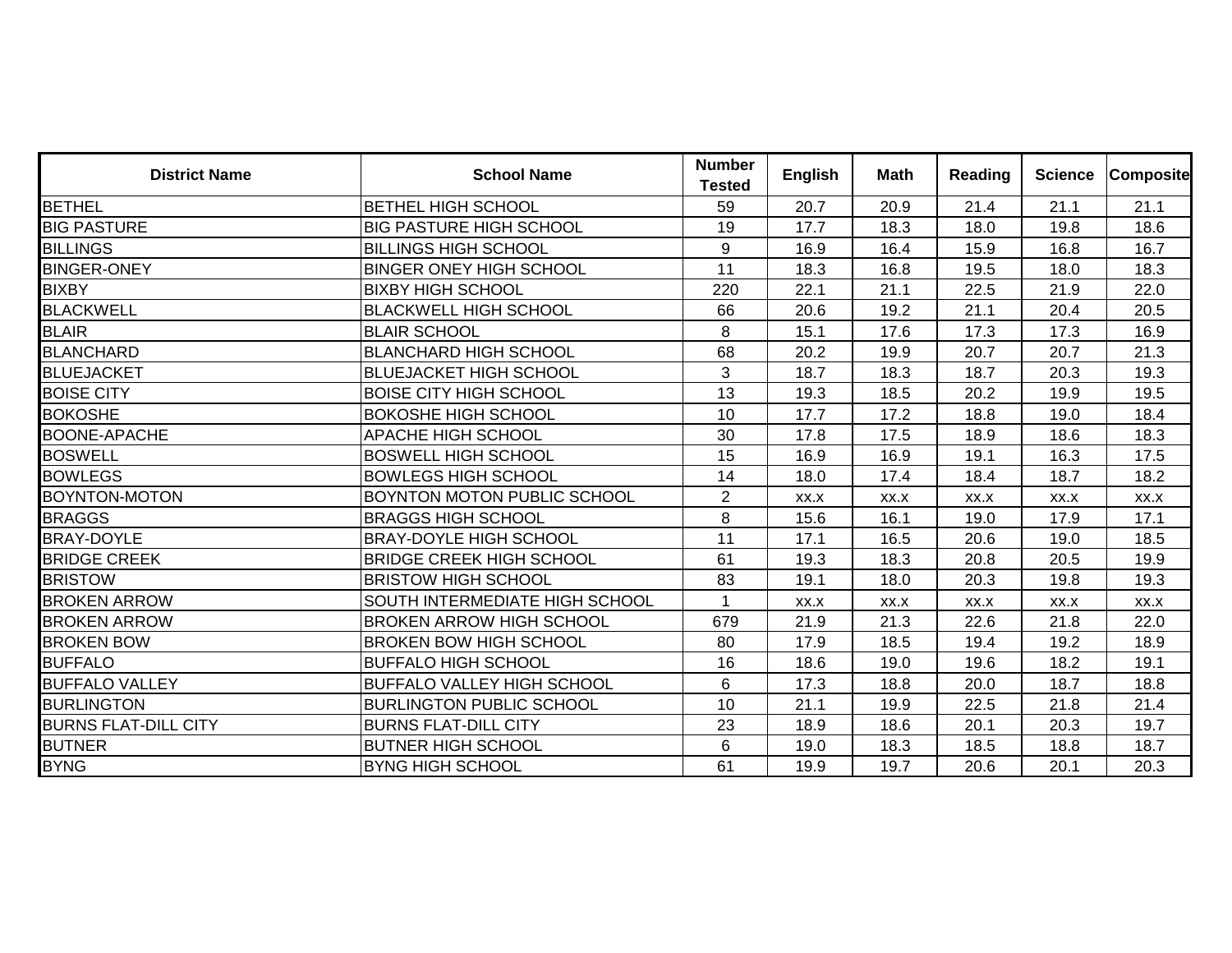| <b>District Name</b> | <b>School Name</b>                 | <b>Number</b><br><b>Tested</b> | <b>English</b> | <b>Math</b> | <b>Reading</b> | <b>Science</b> | <b>Composite</b> |
|----------------------|------------------------------------|--------------------------------|----------------|-------------|----------------|----------------|------------------|
| CACHE                | <b>CACHE HIGH SCHOOL</b>           | 95                             | 18.9           | 18.5        | 19.9           | 20.1           | 19.5             |
| CADDO                | <b>CADDO HIGH SCHOOL</b>           | 24                             | 16.1           | 16.8        | 17.4           | 18.6           | 17.4             |
| CALERA               | <b>CALERA HIGH SCHOOL</b>          | 26                             | 18.6           | 17.9        | 20.7           | 19.5           | 19.3             |
| <b>CALUMET</b>       | CALUMET HIGH SCHOOL                | 13                             | 18.5           | 16.5        | 19.0           | 18.2           | 18.2             |
| <b>CALVIN</b>        | <b>CALVIN HIGH SCHOOL</b>          | 10                             | 17.6           | 16.6        | 18.1           | 18.5           | 17.7             |
| <b>CAMERON</b>       | <b>CAMERON HIGH SCHOOL</b>         | 8                              | 15.1           | 16.9        | 19.0           | 17.8           | 17.3             |
| CANADIAN             | <b>CANADIAN HIGH SCHOOL</b>        | 16                             | 19.4           | 19.4        | 20.8           | 21.2           | 20.4             |
| <b>CANEY</b>         | <b>CANEY HIGH SCHOOL</b>           | 13                             | 16.8           | 15.9        | 16.1           | 16.3           | 16.4             |
| <b>CANEY VALLEY</b>  | <b>CANEY VALLEY HIGH SCHOOL</b>    | 44                             | 18.4           | 18.4        | 19.6           | 19.1           | 19.0             |
| <b>CANTON</b>        | <b>CANTON HIGH SCHOOL</b>          | 19                             | 19.7           | 17.7        | 20.9           | 20.1           | 19.7             |
| CANUTE               | <b>CANUTE HIGH SCHOOL</b>          | 13                             | 19.2           | 19.6        | 21.1           | 19.8           | 20.1             |
| <b>CARNEGIE</b>      | <b>CARNEGIE HIGH SCHOOL</b>        | 34                             | 16.6           | 16.9        | 18.6           | 17.8           | 17.7             |
| <b>CARNEY</b>        | <b>CARNEY HIGH SCHOOL</b>          | 5                              | 21.6           | 17.2        | 21.0           | 17.8           | 19.6             |
| <b>CASHION</b>       | <b>CASHION HIGH SCHOOL</b>         | 22                             | 19.0           | 19.2        | 19.7           | 21.0           | 19.9             |
| <b>CATOOSA</b>       | <b>CATOOSA HIGH SCHOOL</b>         | 83                             | 19.6           | 18.7        | 20.4           | 20.3           | 19.8             |
| CAVE SPRINGS         | <b>CAVE SPRINGS PUBLIC SCHOOL</b>  | 9                              | 13.4           | 15.1        | 15.2           | 15.8           | 14.9             |
| <b>CEMENT</b>        | <b>CEMENT HIGH SCHOOL</b>          | 15                             | 18.3           | 18.2        | 18.1           | 18.5           | 18.5             |
| <b>CENTRAL</b>       | <b>CENTRAL HIGH SCHOOL</b>         | 19                             | 20.2           | 19.2        | 19.6           | 20.5           | 20.0             |
| <b>CENTRAL HIGH</b>  | <b>CENTRAL HIGH SCHOOL</b>         | 15                             | 20.1           | 17.9        | 20.8           | 18.6           | 19.5             |
| <b>CHANDLER</b>      | <b>CHANDLER HIGH SCHOOL</b>        | 47                             | 19.3           | 20.4        | 20.4           | 19.4           | 20.0             |
| <b>CHATTANOOGA</b>   | CHATTANOOGA HIGH SCHOOL            | 14                             | 20.9           | 21.1        | 22.1           | 22.4           | 21.9             |
| CHECOTAH             | <b>CHECOTAH HIGH SCHOOL</b>        | 59                             | 19.2           | 19.0        | 20.5           | 20.4           | 19.9             |
| <b>CHELSEA</b>       | <b>CHELSEA HIGH SCHOOL</b>         | 32                             | 18.6           | 17.7        | 19.5           | 19.3           | 19.0             |
| <b>CHEROKEE</b>      | <b>CHEROKEE SENIOR HIGH SCHOOL</b> | 21                             | 18.0           | 19.1        | 20.4           | 19.4           | 19.3             |
| <b>CHEYENNE</b>      | <b>CHEYENNE HIGH SCHOOL</b>        | 13                             | 22.8           | 21.3        | 21.5           | 20.7           | 21.7             |
| CHICKASHA            | <b>CHICKASHA HIGH SCHOOL</b>       | 104                            | 19.4           | 19.7        | 20.0           | 19.5           | 19.8             |
| <b>CHISHOLM</b>      | CHISHOLM HIGH SCHOOL               | 43                             | 22.2           | 21.7        | 23.1           | 22.7           | 22.5             |
| CHOCTAW/NICOMA PARK  | <b>CHOCTAW HIGH SCHOOL</b>         | 198                            | 20.5           | 20.1        | 21.5           | 20.9           | 20.9             |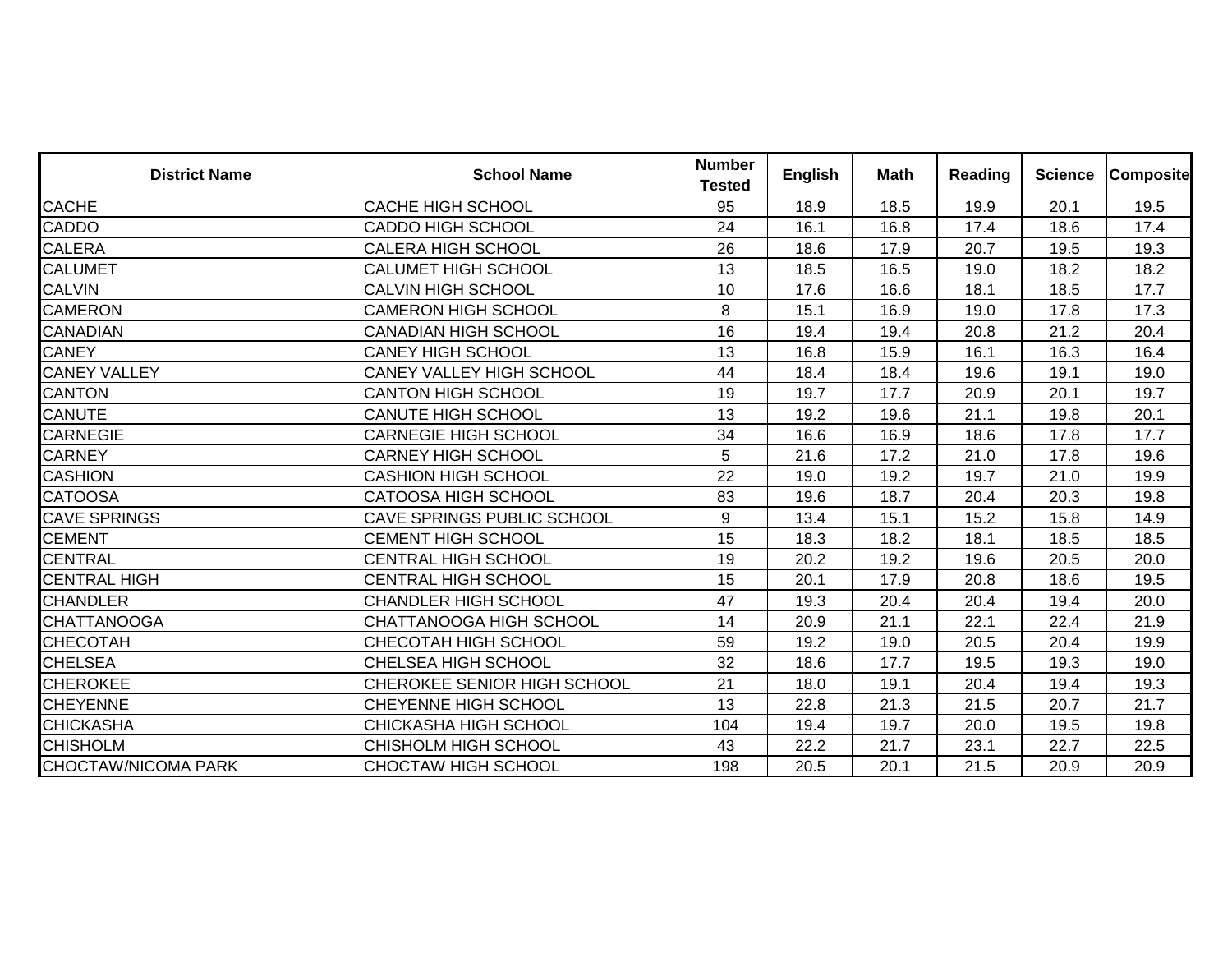| <b>District Name</b>     | <b>School Name</b>                   | <b>Number</b><br><b>Tested</b> | <b>English</b> | <b>Math</b> | <b>Reading</b> | <b>Science</b> | <b>Composite</b> |
|--------------------------|--------------------------------------|--------------------------------|----------------|-------------|----------------|----------------|------------------|
| CHOUTEAU-MAZIE           | CHOUTEAU HIGH SCHOOL                 | 24                             | 19.4           | 18.7        | 21.8           | 20.3           | 20.1             |
| <b>CIMARRON</b>          | <b>CIMARRON HIGH SCHOOL</b>          | 14                             | 18.4           | 20.9        | 19.0           | 20.1           | 19.7             |
| <b>CLAREMORE</b>         | <b>CLAREMORE HIGH SCHOOL</b>         | 204                            | 22.8           | 20.5        | 23.3           | 21.5           | 22.1             |
| <b>CLAYTON</b>           | <b>CLAYTON HIGH SCHOOL</b>           | 15                             | 18.3           | 16.0        | 19.4           | 17.6           | 18.0             |
| <b>CLEVELAND</b>         | <b>CLEVELAND HIGH SCHOOL</b>         | 53                             | 20.2           | 19.0        | 21.4           | 20.3           | 20.4             |
| <b>CLINTON</b>           | <b>CLINTON HIGH SCHOOL</b>           | 74                             | 16.9           | 17.9        | 18.9           | 19.2           | 18.3             |
| <b>COALGATE</b>          | <b>COALGATE HIGH SCHOOL</b>          | 42                             | 17.6           | 17.9        | 19.6           | 19.1           | 18.7             |
| <b>COLBERT</b>           | <b>COLBERT HIGH SCHOOL</b>           | 38                             | 19.9           | 18.9        | 20.9           | 19.4           | 20.0             |
| <b>COLCORD</b>           | <b>COLCORD HIGH SCHOOL</b>           | 39                             | 18.4           | 17.4        | 19.5           | 18.0           | 18.4             |
| <b>COLEMAN</b>           | <b>COLEMAN HIGH SCHOOL</b>           | $\overline{7}$                 | 18.9           | 19.0        | 19.6           | 18.9           | 19.3             |
| <b>COLLINSVILLE</b>      | <b>COLLINSVILLE HIGH SCHOOL</b>      | 98                             | 20.0           | 19.2        | 21.0           | 20.8           | 20.3             |
| <b>COMANCHE</b>          | <b>COMANCHE HIGH SCHOOL</b>          | 37                             | 19.6           | 17.7        | 20.5           | 19.5           | 19.5             |
| <b>COMMERCE</b>          | <b>COMMERCE HIGH SCHOOL</b>          | 35                             | 17.7           | 17.7        | 19.8           | 19.4           | 18.8             |
| <b>COPAN</b>             | <b>COPAN HIGH SCHOOL</b>             | 19                             | 16.6           | 18.9        | 18.6           | 19.1           | 18.4             |
| <b>CORDELL</b>           | <b>CORDELL HIGH SCHOOL</b>           | 38                             | 20.4           | 19.6        | 20.3           | 21.3           | 20.6             |
| <b>COVINGTON-DOUGLAS</b> | <b>COVINGTON-DOUGLAS HIGH SCHOOL</b> | 11                             | 20.5           | 20.5        | 21.5           | 20.4           | 20.8             |
| <b>COWETA</b>            | <b>COWETA HIGH SCHOOL</b>            | 121                            | 20.3           | 19.0        | 21.3           | 19.8           | 20.2             |
| <b>COYLE</b>             | COYLE HIGH SCHOOL                    | 16                             | 18.2           | 17.2        | 18.8           | 18.8           | 18.4             |
| <b>CRESCENT</b>          | <b>CRESCENT SENIOR HIGH SCHOOL</b>   | 22                             | 19.1           | 17.6        | 19.4           | 20.1           | 19.3             |
| <b>CROOKED OAK</b>       | <b>CROOKED OAK HIGH SCHOOL</b>       | 33                             | 14.9           | 16.9        | 17.9           | 17.0           | 16.8             |
| <b>CROWDER</b>           | <b>CROWDER HIGH SCHOOL</b>           | 23                             | 19.3           | 18.3        | 20.3           | 19.7           | 19.5             |
| <b>CUSHING</b>           | <b>CUSHING HIGH SCHOOL</b>           | 61                             | 20.6           | 20.2        | 22.0           | 21.4           | 21.1             |
| <b>CYRIL</b>             | <b>CYRIL HIGH SCHOOL</b>             | 18                             | 17.6           | 18.3        | 18.3           | 18.9           | 18.4             |
| <b>DALE</b>              | DALE SCHOOL                          | 29                             | 21.3           | 20.6        | 21.2           | 20.7           | 21.2             |
| <b>DAVENPORT</b>         | DAVENPORT PUBLIC SCHOOL              | 16                             | 18.8           | 18.4        | 21.6           | 19.2           | 19.8             |
| <b>DAVIDSON</b>          | <b>DAVIDSON HIGH SCHOOL</b>          | 8                              | 19.1           | 17.4        | 19.6           | 19.1           | 18.9             |
| <b>DAVIS</b>             | <b>DAVIS HIGH SCHOOL</b>             | 36                             | 19.9           | 19.0        | 21.0           | 18.9           | 19.8             |
| <b>DEER CREEK</b>        | DEER CREEK HIGH SCHOOL               | 199                            | 23.7           | 22.5        | 23.7           | 22.7           | 23.3             |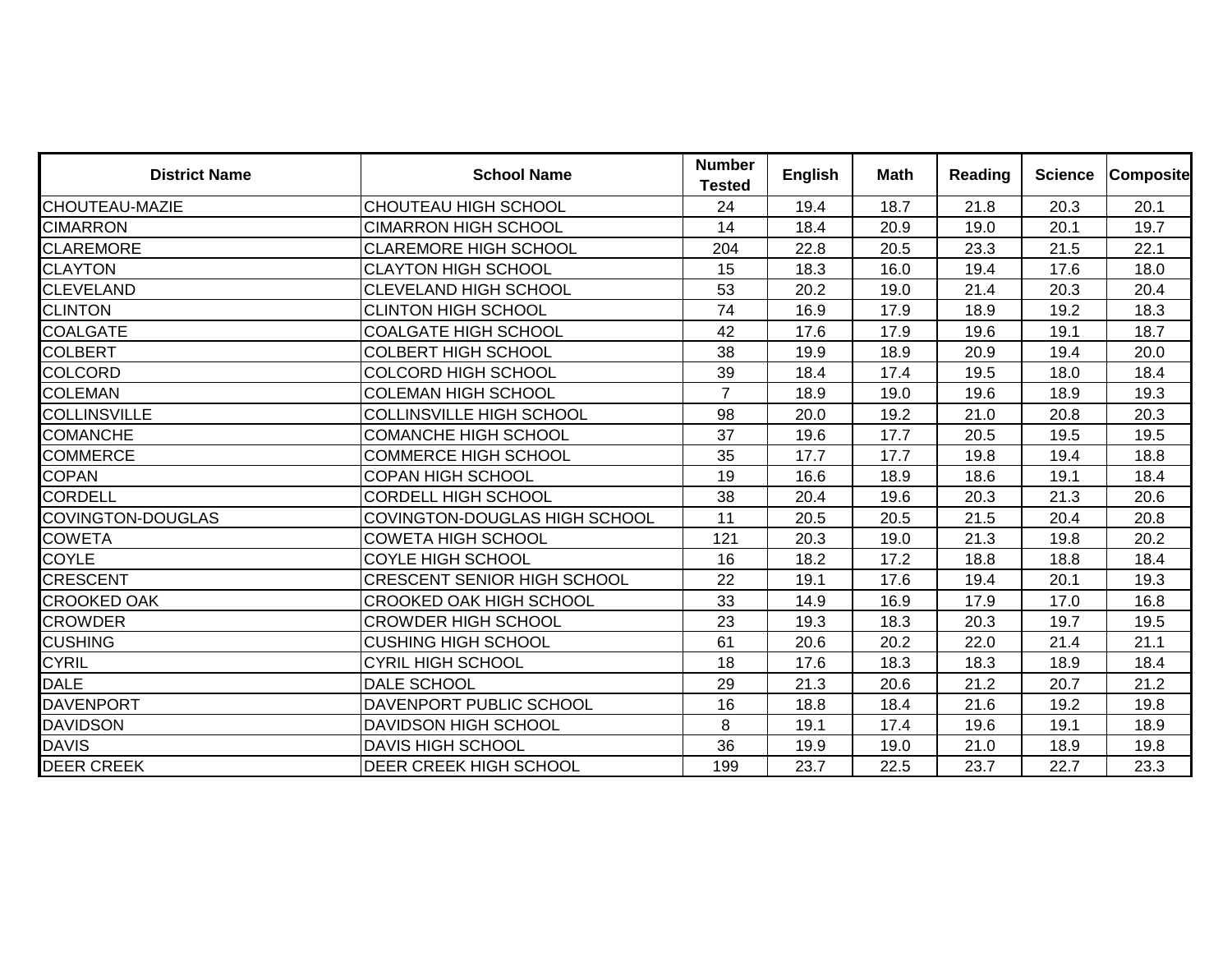| <b>District Name</b>       | <b>School Name</b>                   | <b>Number</b><br><b>Tested</b> | <b>English</b> | Math | <b>Reading</b> | <b>Science</b> | <b>Composite</b> |
|----------------------------|--------------------------------------|--------------------------------|----------------|------|----------------|----------------|------------------|
| <b>DEER CREEK-LAMONT</b>   | <b>DEER CREEK LAMONT HIGH SCHOOL</b> | 20                             | 20.2           | 19.2 | 20.8           | 18.8           | 19.8             |
| <b>DEPEW</b>               | <b>DEPEW HIGH SCHOOL</b>             | 25                             | 17.5           | 17.4 | 17.8           | 18.0           | 17.8             |
| <b>DEWAR</b>               | <b>DEWAR PUBLIC SCHOOLS</b>          | 24                             | 20.0           | 17.5 | 19.9           | 18.3           | 19.0             |
| <b>DEWEY</b>               | <b>DEWEY HIGH SCHOOL</b>             | 59                             | 18.6           | 18.5 | 20.4           | 19.9           | 19.6             |
| <b>DIBBLE</b>              | <b>DIBBLE HIGH SCHOOL</b>            | 26                             | 19.3           | 18.7 | 20.8           | 20.7           | 20.0             |
| <b>DICKSON</b>             | <b>DICKSON HIGH SCHOOL</b>           | 52                             | 20.4           | 20.0 | 20.4           | 20.2           | 20.4             |
| <b>DOVER</b>               | <b>DOVER HIGH SCHOOL</b>             | 9                              | 16.8           | 16.1 | 18.3           | 17.4           | 17.3             |
| <b>DRUMMOND</b>            | <b>DRUMMOND HIGH SCHOOL</b>          | 14                             | 19.3           | 20.8 | 21.6           | 20.9           | 20.8             |
| <b>DRUMRIGHT</b>           | <b>DRUMRIGHT HIGH SCHOOL</b>         | 18                             | 17.6           | 18.8 | 20.2           | 20.9           | 19.4             |
| <b>DUKE</b>                | IDUKE HIGH SCHOOL                    | 6                              | 21.7           | 21.0 | 25.0           | 22.5           | 22.8             |
| <b>DUNCAN</b>              | <b>DUNCAN HIGH SCHOOL</b>            | 154                            | 20.3           | 18.9 | 20.8           | 20.4           | 20.2             |
| <b>DURANT</b>              | <b>DURANT SENIOR HIGH SCHOOL</b>     | 120                            | 21.6           | 20.6 | 21.9           | 21.0           | 21.4             |
| <b>DUSTIN</b>              | <b>DUSTIN HIGH SCHOOL</b>            | 4                              | 13.8           | 15.8 | 15.8           | 15.3           | 15.3             |
| <b>EAGLETOWN</b>           | <b>EAGLETOWN HIGH SCHOOL</b>         | 10                             | 18.3           | 18.1 | 19.6           | 19.0           | 18.9             |
| <b>EARLSBORO</b>           | <b>EARLSBORO HIGH SCHOOL</b>         | 19                             | 19.2           | 18.8 | 19.2           | 20.0           | 19.4             |
| <b>EDMOND</b>              | <b>EDMOND SANTA FE HIGH SCHOOL</b>   | 324                            | 23.3           | 22.4 | 23.0           | 22.8           | 23.0             |
| <b>EDMOND</b>              | EDMOND NORTH HIGH SCHOOL             | 428                            | 24.0           | 23.3 | 24.5           | 23.7           | 24.0             |
| <b>EDMOND</b>              | <b>EDMOND MEMORIAL HIGH SCHOOL</b>   | 393                            | 24.4           | 23.4 | 24.1           | 23.5           | 24.0             |
| EL RENO                    | <b>EL RENO HIGH SCHOOL</b>           | 92                             | 18.5           | 19.3 | 19.9           | 19.8           | 19.5             |
| <b>ELDORADO</b>            | <b>ELDORADO HIGH SCHOOL</b>          | $\overline{2}$                 | XX.X           | XX.X | XX.X           | XX.X           | XX.X             |
| <b>ELGIN</b>               | <b>ELGIN HIGH SCHOOL</b>             | 66                             | 19.6           | 18.7 | 20.3           | 19.7           | 19.7             |
| <b>ELK CITY</b>            | <b>ELK CITY HIGH SCHOOL</b>          | 63                             | 19.5           | 20.0 | 20.3           | 20.9           | 20.3             |
| <b>ELMORE CITY-PERNELL</b> | <b>ELMORE CITY-PERNELL HIGH SCH</b>  | 13                             | 18.1           | 18.7 | 20.4           | 19.8           | 19.4             |
| <b>EMPIRE</b>              | <b>EMPIRE HIGH SCHOOL</b>            | 19                             | 21.4           | 19.5 | 21.6           | 21.3           | 21.1             |
| <b>ENID</b>                | <b>ENID HIGH SCHOOL</b>              | 215                            | 21.4           | 20.6 | 22.0           | 21.1           | 21.3             |
| <b>ERICK</b>               | <b>ERICK HIGH SCHOOL</b>             | $\overline{2}$                 | XX.X           | XX.X | XX.X           | XX.X           | XX.X             |
| <b>EUFAULA</b>             | <b>EUFAULA HIGH SCHOOL</b>           | 55                             | 20.3           | 18.7 | 21.1           | 19.7           | 20.1             |
| <b>FAIRLAND</b>            | <b>FAIRLAND HIGH SCHOOL</b>          | 27                             | 16.3           | 18.4 | 19.1           | 18.2           | 18.2             |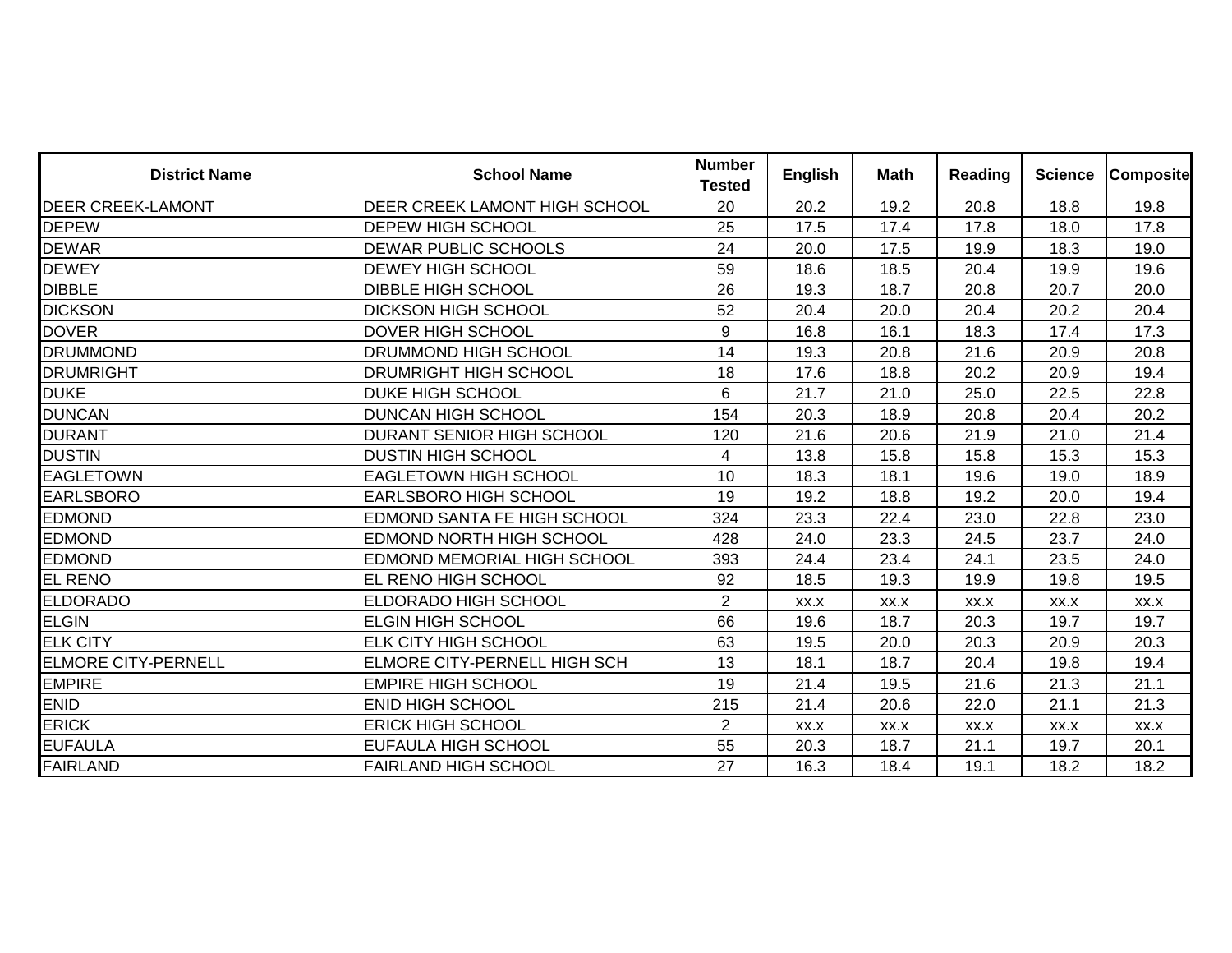| <b>District Name</b> | <b>School Name</b>            | <b>Number</b><br><b>Tested</b> | <b>English</b> | <b>Math</b> | <b>Reading</b> | <b>Science</b> | <b>Composite</b> |
|----------------------|-------------------------------|--------------------------------|----------------|-------------|----------------|----------------|------------------|
| <b>FAIRVIEW</b>      | <b>FAIRVIEW HIGH SCHOOL</b>   | 30                             | 24.0           | 23.5        | 24.2           | 22.6           | 23.7             |
| <b>FARGO</b>         | <b>FARGO HIGH SCHOOL</b>      | 12                             | 19.3           | 18.8        | 21.7           | 19.8           | 20.1             |
| <b>FELT</b>          | FELT PUBLIC SCHOOL            | $\mathbf{1}$                   | XX.X           | XX.X        | XX.X           | XX.X           | XX.X             |
| <b>FLETCHER</b>      | <b>FLETCHER HIGH SCHOOL</b>   | 21                             | 20.0           | 18.4        | 20.3           | 19.6           | 19.6             |
| <b>FORGAN</b>        | <b>FORGAN HIGH SCHOOL</b>     | $\overline{7}$                 | 16.6           | 17.4        | 17.7           | 16.9           | 17.4             |
| FORT COBB-BROXTON    | FORT COBB BROXTON SCHOOL      | 17                             | 20.5           | 22.0        | 22.6           | 22.6           | 22.0             |
| <b>FORT GIBSON</b>   | FORT GIBSON HIGH SCHOOL       | 95                             | 21.0           | 20.0        | 22.1           | 21.4           | 21.3             |
| FORT SUPPLY          | FORT SUPPLY HIGH SCHOOL       | $\overline{7}$                 | 17.4           | 16.9        | 18.4           | 15.6           | 17.1             |
| FORT TOWSON          | FORT TOWSON HIGH SCHOOL       | 14                             | 17.9           | 17.4        | 19.6           | 18.2           | 18.4             |
| FOX                  | <b>FOX HIGH SCHOOL</b>        | 19                             | 17.2           | 18.5        | 18.7           | 19.5           | 18.7             |
| <b>FOYIL</b>         | <b>FOYIL HIGH SCHOOL</b>      | 12                             | 19.9           | 19.3        | 21.7           | 21.8           | 20.8             |
| <b>FREDERICK</b>     | <b>FREDERICK HIGH SCHOOL</b>  | 31                             | 18.4           | 18.7        | 20.4           | 19.7           | 19.4             |
| <b>FREEDOM</b>       | <b>FREEDOM HIGH SCHOOL</b>    | 5                              | 12.2           | 16.4        | 17.2           | 14.6           | 15.0             |
| <b>FRONTIER</b>      | <b>FRONTIER HIGH SCHOOL</b>   | 12                             | 20.5           | 18.1        | 21.7           | 20.0           | 20.1             |
| GAGE                 | <b>GAGE HIGH SCHOOL</b>       | 6                              | 19.3           | 18.7        | 20.3           | 20.0           | 19.8             |
| GANS                 | <b>GANS HIGH SCHOOL</b>       | 17                             | 18.1           | 17.6        | 17.9           | 18.8           | 18.2             |
| <b>GARBER</b>        | <b>GARBER HIGH SCHOOL</b>     | 17                             | 19.4           | 19.6        | 19.9           | 18.5           | 19.4             |
| <b>GEARY</b>         | <b>GEARY HIGH SCHOOL</b>      | 20                             | 16.2           | 17.9        | 17.5           | 18.2           | 17.6             |
| <b>GERONIMO</b>      | <b>GERONIMO PUBLIC SCHOOL</b> | 16                             | 18.1           | 17.1        | 19.2           | 19.9           | 18.8             |
| <b>GLENCOE</b>       | <b>GLENCOE HIGH SCHOOL</b>    | 16                             | 20.3           | 19.3        | 20.5           | 20.6           | 20.3             |
| <b>GLENPOOL</b>      | <b>GLENPOOL HIGH SCHOOL</b>   | 109                            | 19.7           | 19.1        | 20.8           | 20.6           | 20.2             |
| <b>GOODWELL</b>      | <b>GOODWELL HIGH SCHOOL</b>   | 5                              | 19.0           | 18.6        | 20.6           | 17.4           | 19.2             |
| <b>GORE</b>          | <b>GORE HIGH SCHOOL</b>       | 33                             | 19.6           | 17.1        | 20.8           | 20.1           | 19.5             |
| <b>GRACEMONT</b>     | <b>GRACEMONT HIGH SCHOOL</b>  | $\mathbf{1}$                   | XX.X           | XX.X        | XX.X           | XX.X           | XX.X             |
| GRAHAM               | <b>GRAHAM PUBLIC SCHOOL</b>   | 9                              | 17.8           | 18.3        | 19.9           | 20.4           | 19.1             |
| <b>GRANDFIELD</b>    | <b>GRANDFIELD HIGH SCHOOL</b> | $\overline{7}$                 | 16.3           | 16.0        | 17.0           | 15.4           | 16.1             |
| <b>GRANITE</b>       | <b>GRANITE HIGH SCHOOL</b>    | 9                              | 16.4           | 16.9        | 17.8           | 17.1           | 17.1             |
| <b>GROVE</b>         | <b>GROVE HIGH SCHOOL</b>      | 109                            | 20.1           | 19.1        | 21.5           | 20.8           | 20.5             |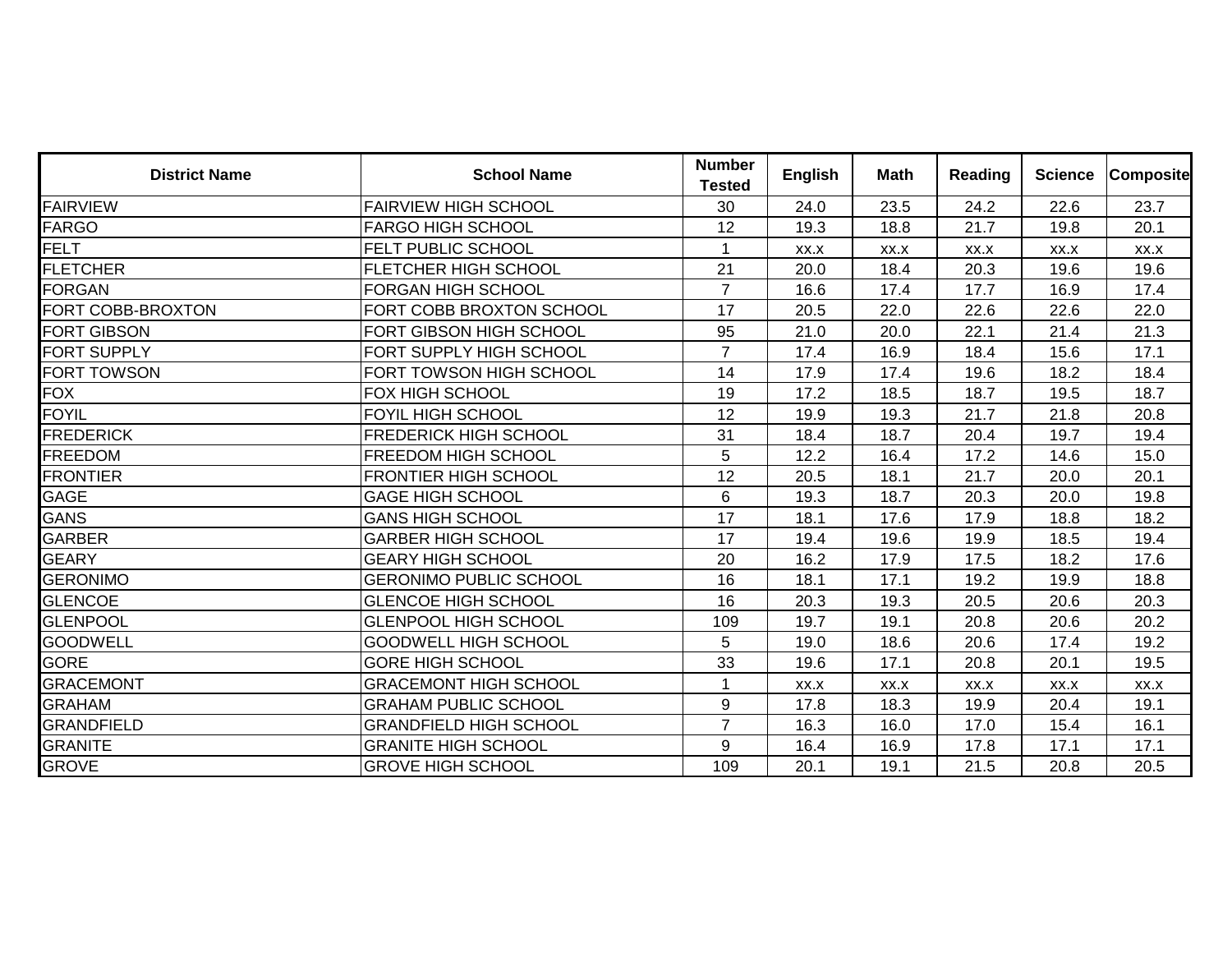| <b>District Name</b> | <b>School Name</b>                 | <b>Number</b><br><b>Tested</b> | <b>English</b> | <b>Math</b> | <b>Reading</b> | <b>Science</b> | <b>Composite</b> |
|----------------------|------------------------------------|--------------------------------|----------------|-------------|----------------|----------------|------------------|
| <b>GUTHRIE</b>       | <b>GUTHRIE SENIOR HIGH SCHOOL</b>  | 108                            | 18.9           | 19.2        | 20.0           | 19.5           | 19.5             |
| <b>GUYMON</b>        | <b>GUYMON SENIOR HIGH SCHOOL</b>   | 101                            | 19.8           | 19.3        | 20.3           | 20.1           | 20.0             |
| <b>HAILEYVILLE</b>   | <b>HAILEYVILLE HIGH SCHOOL</b>     | 21                             | 19.7           | 19.5        | 20.9           | 19.3           | 20.0             |
| <b>HAMMON</b>        | <b>HAMMON HIGH SCHOOL</b>          | 10                             | 18.8           | 18.1        | 20.2           | 18.8           | 19.1             |
| <b>HANNA</b>         | <b>HANNA HIGH SCHOOL</b>           | $\overline{7}$                 | 16.7           | 17.3        | 19.0           | 18.6           | 18.0             |
| <b>HARDESTY</b>      | <b>HARDESTY HIGH SCHOOL</b>        | $\overline{4}$                 | 18.3           | 18.8        | 20.3           | 20.5           | 19.8             |
| <b>HARRAH</b>        | <b>HARRAH HIGH SCHOOL</b>          | 102                            | 21.5           | 20.7        | 22.6           | 21.6           | 21.7             |
| <b>HARTSHORNE</b>    | HARTSHORNE SENIOR HIGH SCHOOL      | 17                             | 19.8           | 17.6        | 21.2           | 19.1           | 19.6             |
| <b>HASKELL</b>       | <b>HASKELL HIGH SCHOOL</b>         | 37                             | 18.6           | 17.5        | 20.5           | 19.8           | 19.2             |
| <b>HAWORTH</b>       | <b>HAWORTH HIGH SCHOOL</b>         | 43                             | 17.1           | 17.3        | 18.8           | 18.2           | 18.0             |
| <b>HEALDTON</b>      | <b>HEALDTON HIGH SCHOOL</b>        | 34                             | 18.0           | 17.7        | 18.5           | 18.9           | 18.3             |
| <b>HEAVENER</b>      | <b>HEAVENER SENIOR HIGH SCHOOL</b> | 48                             | 18.1           | 18.0        | 20.2           | 18.3           | 18.8             |
| <b>HENNESSEY</b>     | <b>HENNESSEY HIGH SCHOOL</b>       | 35                             | 21.0           | 20.9        | 21.7           | 20.9           | 21.2             |
| HENRYETTA            | HENRYETTA SENIOR HIGH SCHOOL       | 40                             | 18.8           | 17.9        | 20.6           | 19.0           | 19.1             |
| HILLDALE             | <b>HILLDALE HIGH SCHOOL</b>        | 78                             | 20.0           | 18.3        | 21.0           | 19.7           | 19.9             |
| <b>HINTON</b>        | <b>HINTON HIGH SCHOOL</b>          | 28                             | 19.1           | 19.2        | 19.6           | 20.0           | 19.6             |
| <b>HOBART</b>        | <b>HOBART HIGH SCHOOL</b>          | 35                             | 19.0           | 18.2        | 20.1           | 19.2           | 19.3             |
| <b>HOLDENVILLE</b>   | <b>HOLDENVILLE HIGH SCHOOL</b>     | 40                             | 18.5           | 18.8        | 20.0           | 18.9           | 19.1             |
| <b>HOLLIS</b>        | <b>HOLLIS HIGH SCHOOL</b>          | 27                             | 18.1           | 19.2        | 19.8           | 19.6           | 19.4             |
| <b>HOMINY</b>        | <b>HOMINY HIGH SCHOOL</b>          | 30                             | 18.8           | 17.5        | 19.6           | 19.0           | 18.9             |
| <b>HOOKER</b>        | <b>HOOKER HIGH SCHOOL</b>          | 23                             | 17.7           | 20.0        | 19.6           | 20.5           | 19.5             |
| <b>HOWE</b>          | <b>HOWE HIGH SCHOOL</b>            | 23                             | 17.7           | 17.4        | 19.7           | 18.7           | 18.4             |
| <b>HUGO</b>          | <b>HUGO SENIOR HIGH SCHOOL</b>     | 55                             | 16.9           | 17.5        | 18.9           | 17.4           | 17.8             |
| <b>HULBERT</b>       | <b>HULBERT HIGH SCHOOL</b>         | 25                             | 16.5           | 16.5        | 19.8           | 17.1           | 17.6             |
| <b>HYDRO-EAKLY</b>   | <b>HYDRO-EAKLY HIGH SCHOOL</b>     | 22                             | 18.9           | 17.8        | 19.8           | 19.8           | 19.1             |
| <b>IDABEL</b>        | <b>IDABEL HIGH SCHOOL</b>          | 59                             | 19.4           | 18.7        | 19.8           | 19.5           | 19.5             |
| <b>INDIAHOMA</b>     | <b>INDIAHOMA PUBLIC SCHOOL</b>     | 15                             | 20.5           | 20.1        | 20.4           | 21.4           | 20.7             |
| <b>INDIANOLA</b>     | <b>INDIANOLA HIGH SCHOOL</b>       | 20                             | 17.4           | 16.9        | 19.0           | 17.3           | 17.9             |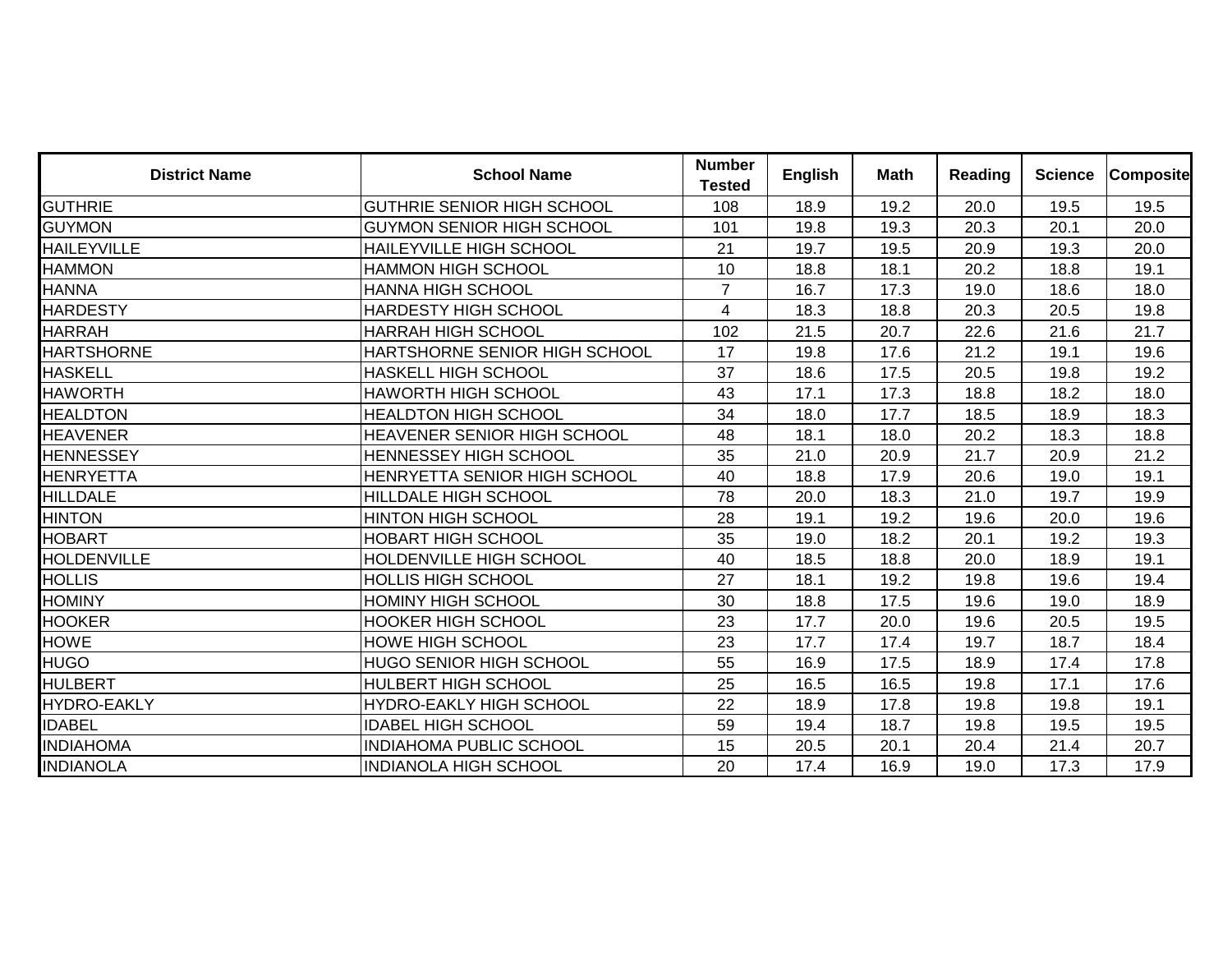| <b>District Name</b> | <b>School Name</b>                   | <b>Number</b><br><b>Tested</b> | <b>English</b> | <b>Math</b> | <b>Reading</b> | <b>Science</b> | <b>Composite</b> |
|----------------------|--------------------------------------|--------------------------------|----------------|-------------|----------------|----------------|------------------|
| <b>INOLA</b>         | <b>INOLA HIGH SCHOOL</b>             | 66                             | 20.2           | 19.0        | 21.9           | 20.8           | 20.6             |
| JAY                  | JAY HIGH SCHOOL                      | 54                             | 18.8           | 16.9        | 19.3           | 18.3           | 18.4             |
| <b>JENKS</b>         | <b>JENKS HIGH SCHOOL</b>             | 529                            | 24.0           | 23.6        | 24.2           | 23.3           | 23.9             |
| <b>JONES</b>         | JONES HIGH SCHOOL                    | 50                             | 19.4           | 18.3        | 21.3           | 20.3           | 19.9             |
| <b>KANSAS</b>        | <b>KANSAS HIGH SCHOOL</b>            | 39                             | 18.0           | 18.3        | 19.0           | 19.2           | 18.8             |
| KELLYVILLE           | <b>KELLYVILLE HIGH SCHOOL</b>        | 40                             | 19.4           | 18.9        | 20.1           | 19.9           | 19.8             |
| <b>KEOTA</b>         | <b>KEOTA HIGH SCHOOL</b>             | 16                             | 15.3           | 16.4        | 16.9           | 17.3           | 16.6             |
| KETCHUM              | <b>KETCHUM HIGH SCHOOL</b>           | 33                             | 18.5           | 17.7        | 20.5           | 18.9           | 19.1             |
| <b>KEYES</b>         | <b>KEYES HIGH SCHOOL</b>             | $\overline{4}$                 | 20.3           | 17.8        | 22.3           | 20.5           | 20.3             |
| <b>KEYS</b>          | <b>KEYS HIGH SCHOOL</b>              | 43                             | 20.1           | 19.5        | 21.6           | 20.0           | 20.4             |
| KIEFER               | <b>KIEFER HIGH SCHOOL</b>            | 15                             | 17.7           | 17.7        | 18.3           | 19.3           | 18.4             |
| KINGFISHER           | KINGFISHER HIGH SCHOOL               | 74                             | 20.1           | 20.1        | 21.1           | 20.2           | 20.5             |
| <b>KINGSTON</b>      | <b>KINGSTON HIGH SCHOOL</b>          | 31                             | 18.6           | 17.7        | 21.2           | 19.8           | 19.4             |
| <b>KINTA</b>         | <b>KINTA HIGH SCHOOL</b>             | 10                             | 17.7           | 16.2        | 18.9           | 16.7           | 17.5             |
| <b>KIOWA</b>         | <b>KIOWA HIGH SCHOOL</b>             | 6                              | 22.3           | 18.0        | 22.7           | 22.0           | 21.3             |
| <b>KONAWA</b>        | <b>KONAWA HIGH SCHOOL</b>            | 32                             | 19.5           | 19.1        | 20.2           | 19.5           | 19.8             |
| KREMLIN-HILLSDALE    | <b>KREMLIN-HILLSDALE HIGH SCHOOL</b> | 12                             | 20.8           | 18.9        | 22.0           | 20.7           | 20.8             |
| LATTA                | LATTA HIGH SCHOOL                    | 32                             | 21.5           | 20.5        | 22.3           | 21.0           | 21.4             |
| LAVERNE              | <b>AVERNE SENIOR HIGH SCHOOL</b>     | 26                             | 17.0           | 18.8        | 17.3           | 17.9           | 17.8             |
| <b>LAWTON</b>        | <b>LAWTON HIGH SCHOOL</b>            | 243                            | 19.2           | 19.3        | 20.4           | 19.9           | 19.8             |
| LAWTON               | EISENHOWER SENIOR HIGH SCHOOL        | 215                            | 19.6           | 19.5        | 19.8           | 19.8           | 19.8             |
| <b>LAWTON</b>        | <b>MACARTHUR HIGH SCHOOL</b>         | 176                            | 20.0           | 19.3        | 20.9           | 19.9           | 20.2             |
| LE FLORE             | <b>LEFLORE SENIOR HIGH SCHOOL</b>    | 6                              | 16.7           | 18.5        | 19.0           | 19.3           | 18.7             |
| LEEDEY               | LEEDEY HIGH SCHOOL                   | 12                             | 17.5           | 17.7        | 18.5           | 16.5           | 17.7             |
| <b>LEXINGTON</b>     | <b>LEXINGTON HIGH SCHOOL</b>         | 34                             | 20.7           | 20.0        | 21.5           | 20.1           | 20.6             |
| <b>LIBERTY</b>       | LIBERTY HIGH SCHOOL                  | 26                             | 18.5           | 18.1        | 20.6           | 19.7           | 19.4             |
| <b>LINDSAY</b>       | LINDSAY HIGH SCHOOL                  | 44                             | 19.8           | 19.9        | 20.8           | 19.5           | 20.1             |
| LITTLE AXE           | <b>LITTLE AXE HIGH SCHOOL</b>        | 46                             | 18.5           | 18.8        | 20.2           | 19.5           | 19.3             |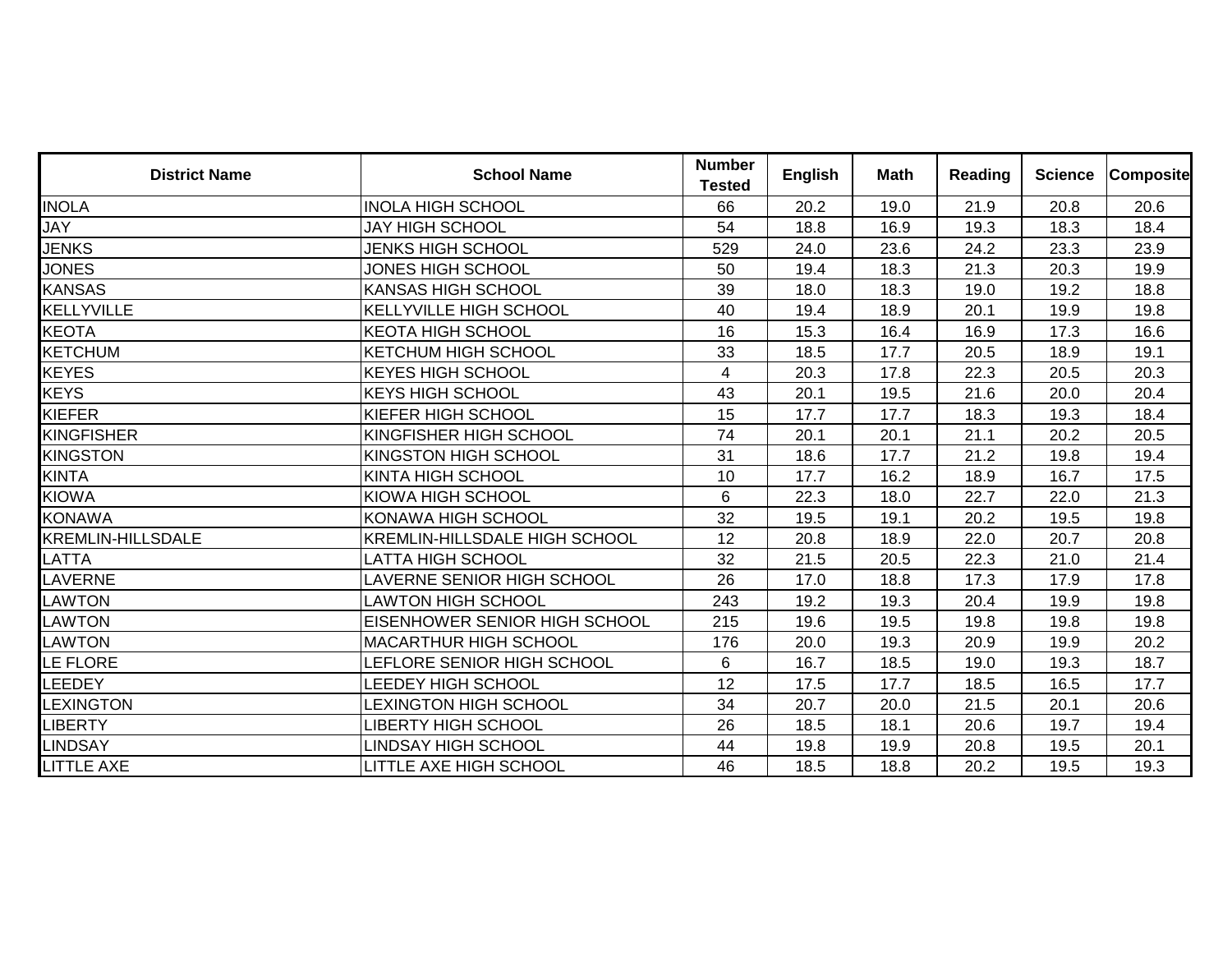| <b>District Name</b>         | <b>School Name</b>                 | <b>Number</b><br><b>Tested</b> | <b>English</b> | <b>Math</b> | <b>Reading</b> | <b>Science</b> | <b>Composite</b> |
|------------------------------|------------------------------------|--------------------------------|----------------|-------------|----------------|----------------|------------------|
| <b>LOCUST GROVE</b>          | <b>LOCUST GROVE HIGH SCHOOL</b>    | 51                             | 19.2           | 18.9        | 20.3           | 20.0           | 19.7             |
| LOMEGA                       | LOMEGA HIGH SCHOOL                 | 13                             | 20.3           | 21.0        | 21.2           | 20.6           | 20.7             |
| ONE GROVE                    | ONE GROVE HIGH SCHOOL              | 57                             | 20.7           | 21.2        | 22.3           | 21.7           | 21.6             |
| ONE WOLF                     | ONE WOLF HIGH SCHOOL               | 3                              | 19.7           | 21.7        | 21.0           | 22.3           | 21.3             |
| <b>LOOKEBA SICKLES</b>       | <b>LOOKEBA SICKLES HIGH SCHOOL</b> | 14                             | 15.4           | 16.9        | 17.4           | 18.2           | 17.1             |
| LUTHER                       | LUTHER HIGH SCHOOL                 | 38                             | 17.2           | 17.2        | 18.3           | 18.7           | 18.0             |
| <b>MACOMB</b>                | <b>MACOMB HIGH SCHOOL</b>          | 18                             | 17.9           | 17.2        | 19.3           | 17.9           | 18.2             |
| <b>MADILL</b>                | <b>MADILL HIGH SCHOOL</b>          | 61                             | 17.7           | 17.7        | 19.2           | 19.5           | 18.6             |
| <b>MANGUM</b>                | <b>MANGUM HIGH SCHOOL</b>          | 23                             | 17.7           | 18.9        | 19.8           | 18.8           | 19.0             |
| <b>MANNFORD</b>              | <b>MANNFORD HIGH SCHOOL</b>        | 57                             | 20.8           | 19.4        | 21.4           | 20.4           | 20.6             |
| <b>MARIETTA</b>              | <b>MARIETTA HIGH SCHOOL</b>        | 46                             | 19.3           | 18.4        | 20.3           | 19.0           | 19.4             |
| <b>MARLOW</b>                | <b>MARLOW HIGH SCHOOL</b>          | 58                             | 20.0           | 18.4        | 20.4           | 19.9           | 19.8             |
| MASON                        | <b>MASON PUBLIC SCHOOL</b>         | 10                             | 16.5           | 16.1        | 19.5           | 17.6           | 17.6             |
| <b>MAUD</b>                  | <b>MAUD HIGH SCHOOL</b>            | 4                              | 17.8           | 16.0        | 22.5           | 19.8           | 19.0             |
| <b>MAYSVILLE</b>             | MAYSVILLE JR SR HIGH SCHOOL        | 17                             | 19.4           | 17.0        | 20.9           | 19.1           | 19.2             |
| <b>MCALESTER</b>             | MCALESTER HIGH SCHOOL              | 138                            | 21.1           | 19.5        | 20.8           | 20.2           | 20.5             |
| <b>MCCURTAIN</b>             | <b>MCCURTAIN HIGH SCHOOL</b>       | 11                             | 15.4           | 17.6        | 17.3           | 17.3           | 16.9             |
| <b>MCLOUD</b>                | MCLOUD HIGH SCHOOL                 | 64                             | 19.3           | 20.3        | 20.2           | 20.7           | 20.3             |
| <b>MEDFORD</b>               | <b>MEDFORD HIGH SCHOOL</b>         | 10                             | 20.5           | 21.3        | 21.3           | 20.4           | 20.9             |
| <b>MEEKER</b>                | <b>MEEKER HIGH SCHOOL</b>          | 30                             | 19.1           | 19.8        | 20.7           | 20.4           | 20.1             |
| <b>MERRITT</b>               | <b>MERRITT HIGH SCHOOL</b>         | 21                             | 20.6           | 21.3        | 21.0           | 20.9           | 21.0             |
| MIAMI                        | <b>MIAMI HIGH SCHOOL</b>           | 112                            | 22.7           | 20.4        | 22.6           | 21.6           | 21.9             |
| <b>MIDWAY</b>                | <b>MIDWAY HIGH SCHOOL</b>          | 13                             | 16.2           | 17.8        | 17.7           | 18.0           | 17.5             |
| MIDWEST CITY-DEL CITY        | <b>MIDWEST CITY HIGH SCHOOL</b>    | 201                            | 18.4           | 18.8        | 19.4           | 19.5           | 19.1             |
| <b>MIDWEST CITY-DEL CITY</b> | <b>DEL CITY HIGH SCHOOL</b>        | 178                            | 18.3           | 19.1        | 19.3           | 19.5           | 19.2             |
| <b>MIDWEST CITY-DEL CITY</b> | CARL ALBERT SENIOR HIGH SCHOOL     | 166                            | 21.3           | 21.2        | 22.1           | 21.5           | 21.6             |
| <b>MILBURN</b>               | <b>MILBURN HIGH SCHOOL</b>         | 4                              | 20.0           | 20.5        | 21.5           | 20.8           | 20.8             |
| <b>MILL CREEK</b>            | MILL CREEK HIGH SCHOOL             | 8                              | 15.4           | 16.1        | 15.8           | 17.1           | 16.3             |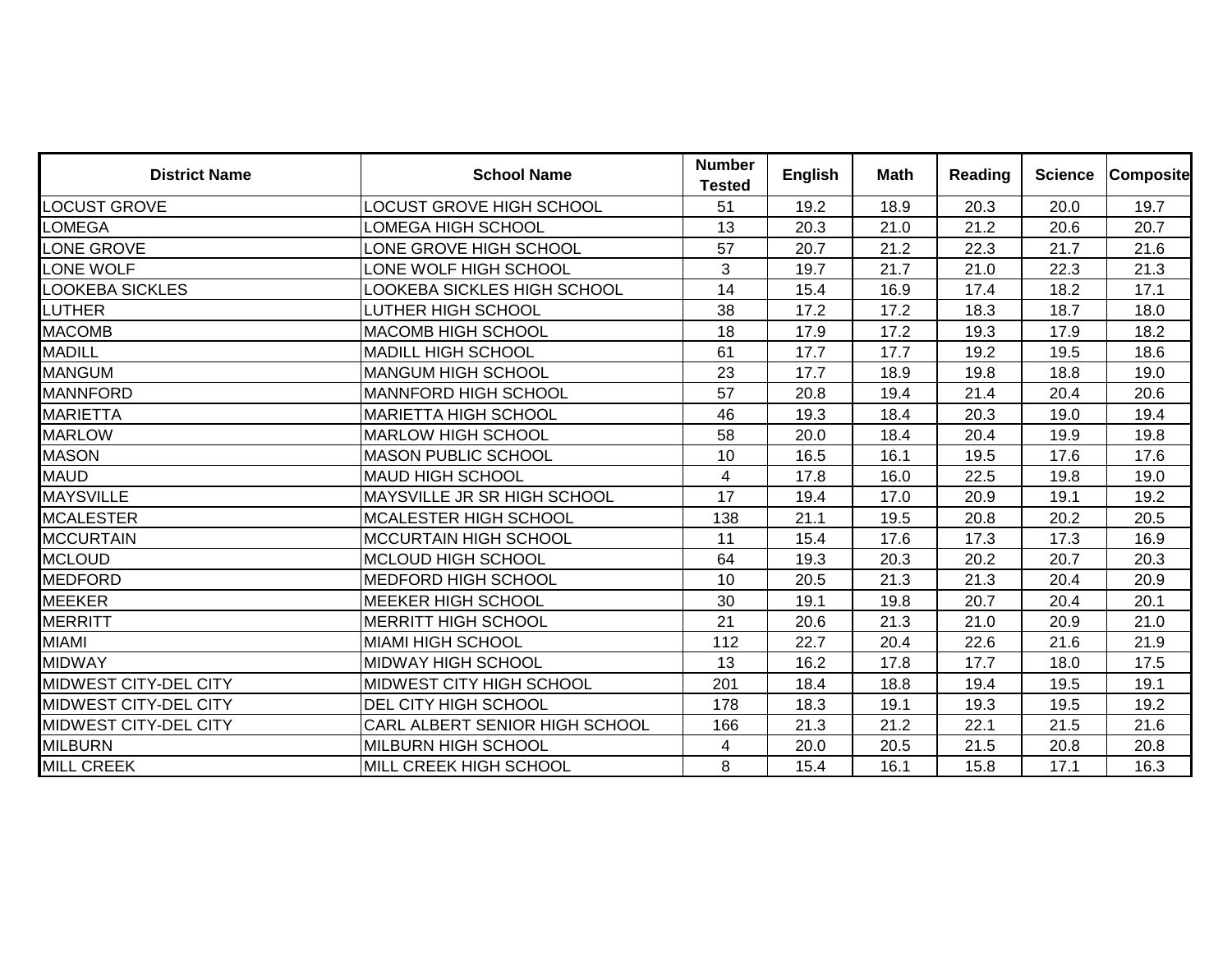| <b>District Name</b>        | <b>School Name</b>                  | <b>Number</b><br><b>Tested</b> | <b>English</b> | <b>Math</b> | <b>Reading</b> | <b>Science</b> | <b>Composite</b> |
|-----------------------------|-------------------------------------|--------------------------------|----------------|-------------|----------------|----------------|------------------|
| <b>MILLWOOD</b>             | MILLWOOD HIGH SCHOOL                | 45                             | 14.2           | 15.6        | 15.0           | 15.7           | 15.2             |
| <b>MINCO</b>                | <b>MINCO HIGH SCHOOL</b>            | 26                             | 18.7           | 20.0        | 19.9           | 19.9           | 19.8             |
| <b>MOORE</b>                | <b>WESTMOORE HIGH SCHOOL</b>        | 278                            | 22.3           | 22.0        | 22.5           | 22.3           | 22.4             |
| <b>MOORE</b>                | <b>MOORE HIGH SCHOOL</b>            | 281                            | 21.9           | 20.3        | 22.5           | 21.4           | 21.7             |
| <b>MOORE</b>                | SOUTHMOORE HIGH SCHOOL              | 311                            | 21.1           | 20.6        | 21.8           | 21.7           | 21.4             |
| MOORELAND                   | <b>MOORELAND HIGH SCHOOL</b>        | 30                             | 20.2           | 19.3        | 20.3           | 19.3           | 19.9             |
| <b>MORRIS</b>               | <b>MORRIS HIGH SCHOOL</b>           | 44                             | 18.9           | 17.0        | 19.1           | 19.5           | 18.8             |
| <b>MORRISON</b>             | <b>MORRISON HIGH SCHOOL</b>         | 19                             | 17.0           | 18.8        | 19.3           | 20.1           | 19.1             |
| <b>MOSS</b>                 | <b>MOSS HIGH SCHOOL</b>             | 13                             | 18.6           | 16.8        | 19.6           | 18.2           | 18.4             |
| MOUNDS                      | IMOUNDS HIGH SCHOOL                 | 19                             | 18.5           | 17.9        | 19.4           | 19.2           | 18.8             |
| <b>MOUNTAIN VIEW-GOTEBO</b> | <b>MOUNTAIN VIEW-GOTEBO PUB SCH</b> | 10                             | 17.9           | 17.9        | 20.5           | 18.6           | 18.6             |
| <b>MOYERS</b>               | <b>MOYERS PUBLIC SCHOOL</b>         | 3                              | 20.3           | 17.3        | 26.0           | 17.3           | 20.3             |
| <b>MULDROW</b>              | <b>MULDROW SENIOR HIGH SCHOOL</b>   | 85                             | 19.3           | 19.3        | 20.1           | 20.1           | 19.9             |
| MULHALL-ORLANDO             | MULHALL-ORLANDO HIGH SCHOOL         | 16                             | 19.6           | 20.8        | 20.3           | 20.4           | 20.4             |
| <b>MUSKOGEE</b>             | <b>MUSKOGEE HIGH SCHOOL</b>         | 192                            | 18.4           | 18.2        | 19.9           | 18.8           | 19.0             |
| <b>MUSTANG</b>              | <b>MUSTANG HIGH SCHOOL</b>          | 355                            | 21.6           | 20.7        | 22.3           | 21.5           | 21.6             |
| NAVAJO                      | <b>NAVAJO HIGH SCHOOL</b>           | 18                             | 18.4           | 19.6        | 19.9           | 19.3           | 19.5             |
| NEW LIMA                    | <b>NEW LIMA HIGH SCHOOL</b>         | 13                             | 19.8           | 20.8        | 22.8           | 21.2           | 21.2             |
| <b>NEWCASTLE</b>            | <b>NEWCASTLE HIGH SCHOOL</b>        | 81                             | 21.4           | 21.0        | 22.2           | 21.2           | 21.6             |
| <b>NEWKIRK</b>              | <b>NEWKIRK HIGH SCHOOL</b>          | 42                             | 17.5           | 18.7        | 19.4           | 19.3           | 18.8             |
| NINNEKAH                    | <b>NINNEKAH HIGH SCHOOL</b>         | 12                             | 17.8           | 17.8        | 18.9           | 18.8           | 18.3             |
| <b>NOBLE</b>                | <b>NOBLE HIGH SCHOOL</b>            | 95                             | 21.2           | 19.9        | 22.4           | 21.2           | 21.3             |
| <b>NORMAN</b>               | <b>NORMAN NORTH HIGH SCHOOL</b>     | 346                            | 23.1           | 23.1        | 24.1           | 23.1           | 23.4             |
| <b>NORMAN</b>               | <b>NORMAN HIGH SCHOOL</b>           | 266                            | 23.4           | 21.9        | 23.4           | 22.2           | 22.9             |
| <b>NOWATA</b>               | INOWATA SENIOR HIGH SCHOOL          | 43                             | 19.0           | 19.2        | 20.3           | 19.7           | 19.8             |
| <b>OAKS-MISSION</b>         | OAKS MISSION HIGH SCHOOL            | 15                             | 15.9           | 16.2        | 17.1           | 17.3           | 16.8             |
| <b>OILTON</b>               | <b>OILTON HIGH SCHOOL</b>           | 14                             | 18.3           | 18.7        | 19.9           | 19.6           | 19.1             |
| <b>OKARCHE</b>              | <b>OKARCHE HIGH SCHOOL</b>          | 25                             | 23.5           | 23.0        | 23.1           | 21.6           | 23.0             |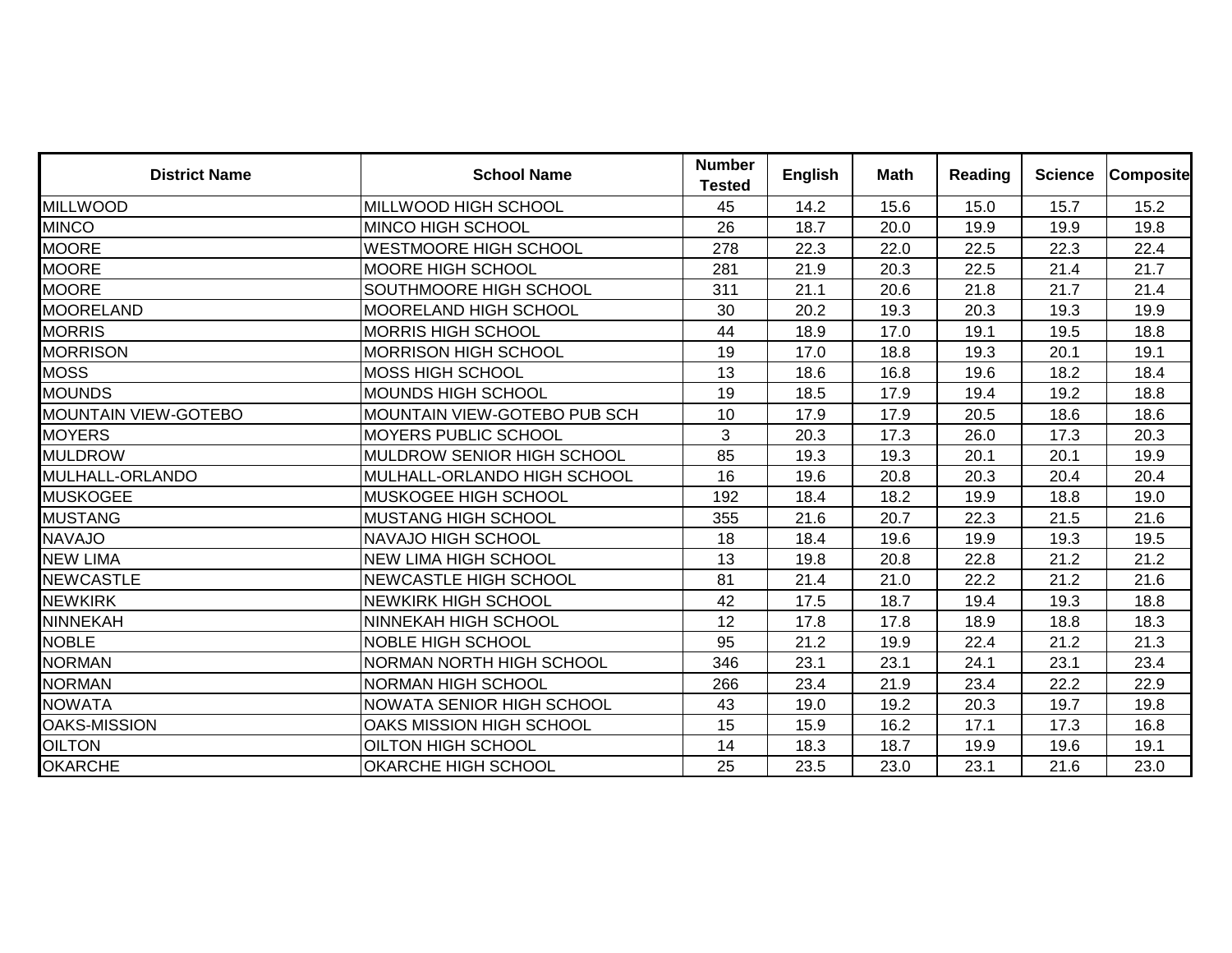| <b>District Name</b> | <b>School Name</b>                  | <b>Number</b><br><b>Tested</b> | <b>English</b> | <b>Math</b> | <b>Reading</b> | <b>Science</b> | <b>Composite</b> |
|----------------------|-------------------------------------|--------------------------------|----------------|-------------|----------------|----------------|------------------|
| <b>OKAY</b>          | <b>OKAY HIGH SCHOOL</b>             | 17                             | 18.5           | 17.5        | 20.9           | 18.9           | 19.1             |
| <b>OKEENE</b>        | OKEENE HIGH SCHOOL                  | 30                             | 19.2           | 21.7        | 20.9           | 21.5           | 20.9             |
| <b>OKEMAH</b>        | OKEMAH SENIOR HIGH SCHOOL           | 46                             | 17.2           | 16.7        | 18.4           | 18.0           | 17.7             |
| <b>OKLAHOMA CITY</b> | OKLAHOMA CENTENNIAL HS              | 49                             | 13.0           | 15.3        | 15.3           | 15.6           | 14.8             |
| <b>OKLAHOMA CITY</b> | HARDING CHARTER PREP HS             | 95                             | 22.7           | 21.0        | 23.3           | 22.1           | 22.4             |
| <b>OKLAHOMA CITY</b> | SANTA FE SOUTH HIGH SCHOOL          | 74                             | 15.6           | 16.6        | 16.8           | 17.0           | 16.6             |
| <b>OKLAHOMA CITY</b> | ASTEC CHARTER SCHOOL                | 73                             | 19.6           | 18.1        | 20.3           | 19.2           | 19.5             |
| <b>OKLAHOMA CITY</b> | ULYSSES S GRANT HIGH SCHOOL         | 117                            | 14.6           | 15.9        | 16.3           | 16.4           | 15.9             |
| <b>OKLAHOMA CITY</b> | <b>STAR SPENCER HIGH SCHOOL</b>     | 69                             | 14.9           | 15.7        | 16.4           | 16.3           | 16.0             |
| <b>OKLAHOMA CITY</b> | SOUTHEAST HIGH SCHOOL               | 93                             | 17.6           | 17.6        | 18.6           | 18.2           | 18.1             |
| <b>OKLAHOMA CITY</b> | NORTHWEST CLASSEN HIGH SCHOOL       | 157                            | 16.4           | 17.8        | 17.1           | 17.9           | 17.5             |
| <b>OKLAHOMA CITY</b> | JUSTICE ALMA WILSON SEEWORTH A      | 3                              | 12.7           | 14.3        | 14.3           | 13.0           | 13.7             |
| <b>OKLAHOMA CITY</b> | NORTHEAST AC HEALTH SCI-ENG         | 49                             | 16.7           | 16.8        | 18.0           | 18.3           | 17.5             |
| <b>OKLAHOMA CITY</b> | JOHN MARSHALL HIGH SCHOOL           | 54                             | 15.3           | 15.8        | 16.4           | 16.6           | 16.2             |
| <b>OKLAHOMA CITY</b> | <b>EMERSON HIGH SCHOOL</b>          | 8                              | 13.3           | 15.3        | 15.3           | 16.6           | 15.4             |
| <b>OKLAHOMA CITY</b> | <b>DOUGLASS HIGH SCHOOL</b>         | 92                             | 13.7           | 15.4        | 14.7           | 15.7           | 15.0             |
| <b>OKLAHOMA CITY</b> | DOVE SCIENCE ACADEMY-OKC            | 42                             | 20.2           | 19.9        | 20.6           | 20.0           | 20.3             |
| <b>OKLAHOMA CITY</b> | <b>CLASSEN SCH ADVANCED STUDIES</b> | 111                            | 26.5           | 23.3        | 26.1           | 23.9           | 25.0             |
| <b>OKLAHOMA CITY</b> | HARDING FINE ARTS ACADEMY           | 35                             | 20.6           | 17.9        | 21.1           | 20.1           | 20.1             |
| <b>OKLAHOMA CITY</b> | CAPITOL HILL HIGH SCHOOL            | 60                             | 14.5           | 15.7        | 15.8           | 16.3           | 15.7             |
| <b>OKMULGEE</b>      | OKMULGEE HIGH SCHOOL                | 69                             | 17.4           | 18.0        | 18.3           | 18.0           | 18.1             |
| <b>OKTAHA</b>        | OKTAHA HIGH SCHOOL                  | 32                             | 18.2           | 18.8        | 19.9           | 17.8           | 18.8             |
| <b>OLIVE</b>         | <b>OLIVE HIGH SCHOOL</b>            | 11                             | 19.5           | 18.3        | 20.5           | 19.2           | 19.5             |
| <b>OLUSTEE</b>       | OLUSTEE HIGH SCHOOL                 | 8                              | 15.5           | 17.5        | 19.6           | 19.1           | 18.1             |
| OOLOGAH-TALALA       | <b>OOLOGAH HIGH SCHOOL</b>          | 98                             | 20.5           | 19.8        | 21.6           | 21.2           | 20.9             |
| <b>OWASSO</b>        | <b>OWASSO HIGH SCHOOL</b>           | 442                            | 21.8           | 21.6        | 22.7           | 21.9           | 22.1             |
| <b>PADEN</b>         | PADEN HIGH SCHOOL                   | 12                             | 15.8           | 17.2        | 16.9           | 15.5           | 16.4             |
| <b>PANAMA</b>        | PANAMA HIGH SCHOOL                  | 28                             | 18.0           | 17.5        | 19.0           | 18.1           | 18.3             |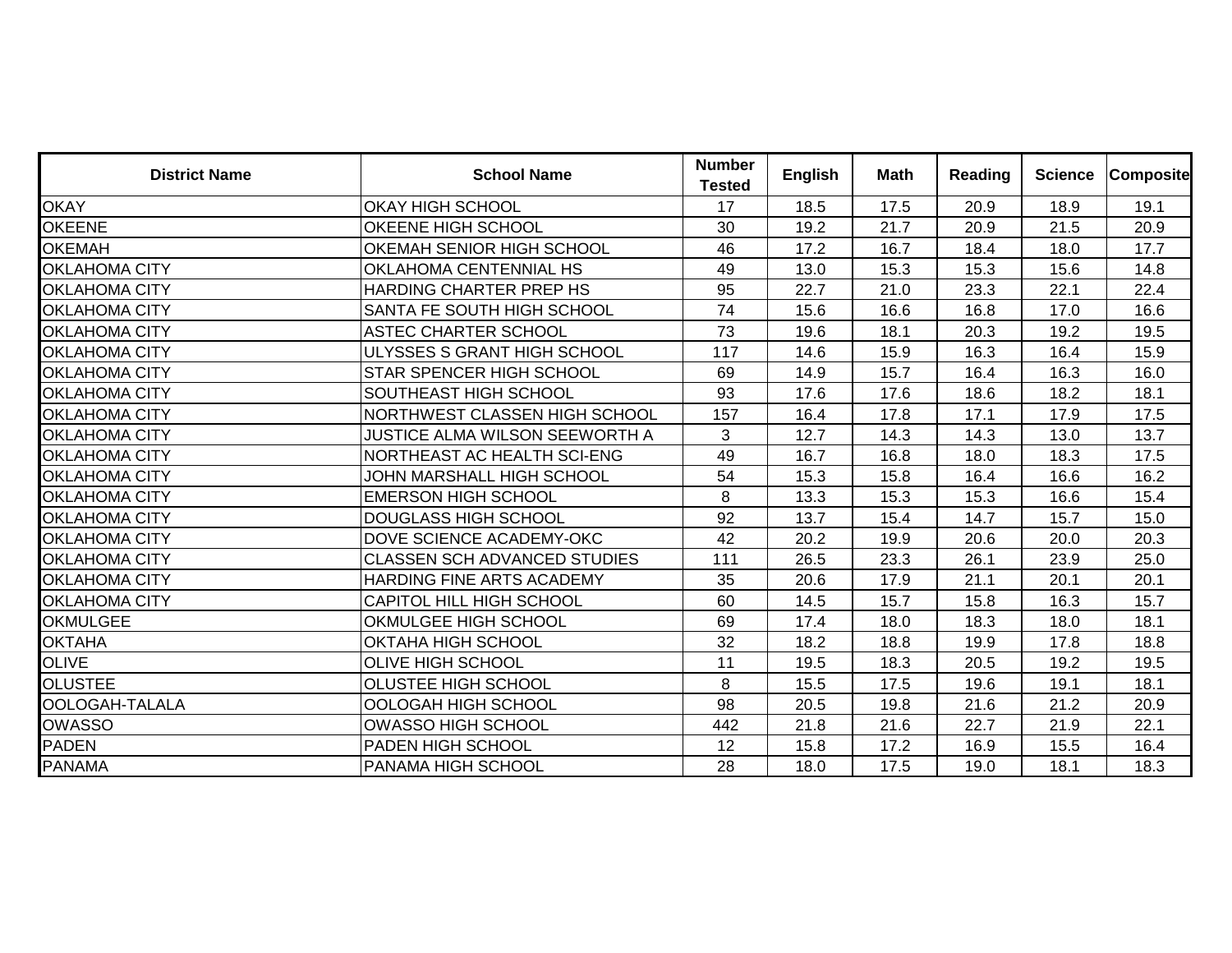| <b>District Name</b>  | <b>School Name</b>               | <b>Number</b><br><b>Tested</b> | <b>English</b> | <b>Math</b> | <b>Reading</b> | <b>Science</b> | <b>Composite</b> |
|-----------------------|----------------------------------|--------------------------------|----------------|-------------|----------------|----------------|------------------|
| <b>PANOLA</b>         | <b>PANOLA HIGH SCHOOL</b>        | 8                              | 19.4           | 18.6        | 20.3           | 18.8           | 19.3             |
| <b>PAOLI</b>          | <b>PAOLI HIGH SCHOOL</b>         | 13                             | 18.5           | 19.0        | 19.6           | 18.9           | 19.1             |
| <b>PAULS VALLEY</b>   | PAULS VALLEY SENIOR HS           | 63                             | 21.3           | 20.3        | 21.3           | 20.9           | 21.1             |
| PAWHUSKA              | <b>PAWHUSKA HIGH SCHOOL</b>      | 43                             | 18.8           | 19.7        | 19.7           | 19.8           | 19.6             |
| <b>PAWNEE</b>         | <b>PAWNEE HIGH SCHOOL</b>        | 31                             | 19.0           | 18.6        | 20.6           | 19.8           | 19.5             |
| PERKINS-TRYON         | <b>PERKINS-TRYON HIGH SCHOOL</b> | 48                             | 21.7           | 20.7        | 21.6           | 21.2           | 21.4             |
| PERRY                 | PERRY SENIOR HIGH SCHOOL         | 66                             | 19.5           | 19.5        | 20.0           | 19.9           | 19.9             |
| <b>PIEDMONT</b>       | PIEDMONT HIGH SCHOOL             | 124                            | 22.6           | 21.9        | 22.3           | 22.5           | 22.5             |
| PIONEER-PLEASANT VALE | <b>PIONEER HIGH SCHOOL</b>       | 27                             | 19.6           | 19.5        | 20.7           | 21.2           | 20.4             |
| PITTSBURG             | <b>PITTSBURG HIGH SCHOOL</b>     | $\overline{\mathbf{4}}$        | 21.0           | 20.0        | 25.8           | 22.3           | 22.3             |
| <b>PLAINVIEW</b>      | PLAINVIEW HIGH SCHOOL            | 70                             | 23.9           | 22.9        | 23.9           | 22.3           | 23.4             |
| POCOLA                | <b>POCOLA OKLA HIGH SCHOOL</b>   | 26                             | 19.7           | 17.6        | 20.4           | 19.2           | 19.3             |
| PONCA CITY            | PONCA CITY SENIOR HIGH SCHOOL    | 200                            | 21.7           | 21.0        | 22.5           | 21.8           | 21.8             |
| POND CREEK-HUNTER     | POND CREEK-HUNTER HIGH SCHOOL    | 16                             | 20.4           | 18.9        | 21.1           | 20.3           | 20.3             |
| PORTER CONSOLIDATED   | PORTER HIGH SCHOOL               | 14                             | 17.1           | 18.1        | 19.1           | 18.1           | 18.1             |
| <b>PORUM</b>          | PORUM HIGH SCHOOL                | 19                             | 17.1           | 18.2        | 20.6           | 20.1           | 19.1             |
| POTEAU                | POTEAU SENIOR HIGH SCHOOL        | 98                             | 20.3           | 18.6        | 21.1           | 19.8           | 20.1             |
| <b>PRAGUE</b>         | <b>PRAGUE SENIOR HIGH SCHOOL</b> | 48                             | 19.4           | 19.0        | 20.3           | 19.9           | 19.8             |
| <b>PRESTON</b>        | <b>PRESTON HIGH SCHOOL</b>       | 24                             | 19.3           | 19.6        | 20.8           | 20.2           | 20.1             |
| <b>PRUE</b>           | <b>PRUE PUBLIC SCHOOLS</b>       | 13                             | 18.2           | 16.8        | 19.0           | 16.8           | 17.9             |
| <b>PRYOR</b>          | <b>PRYOR HIGH SCHOOL</b>         | 112                            | 19.6           | 18.7        | 20.7           | 20.5           | 20.0             |
| <b>PURCELL</b>        | PURCELL HIGH SCHOOL              | 64                             | 21.2           | 19.5        | 21.9           | 20.5           | 20.9             |
| <b>PUTNAM CITY</b>    | PUTNAM CITY WEST HIGH SCHOOL     | 174                            | 18.5           | 18.8        | 20.0           | 19.6           | 19.3             |
| <b>PUTNAM CITY</b>    | PUTNAM CITY NORTH HIGH SCHOOL    | 349                            | 21.7           | 21.1        | 22.2           | 21.8           | 21.8             |
| <b>PUTNAM CITY</b>    | IPUTNAM CITY HIGH SCHOOL         | 224                            | 20.3           | 19.4        | 21.7           | 20.8           | 20.7             |
| QUAPAW                | <b>QUAPAW HIGH SCHOOL</b>        | 28                             | 17.8           | 19.8        | 20.5           | 19.7           | 19.7             |
| <b>QUINTON</b>        | <b>QUINTON JR SR HS</b>          | 20                             | 16.4           | 17.2        | 17.2           | 17.8           | 17.2             |
| RATTAN                | <b>RATTAN HIGH SCHOOL</b>        | 23                             | 18.2           | 17.4        | 20.3           | 18.3           | 18.7             |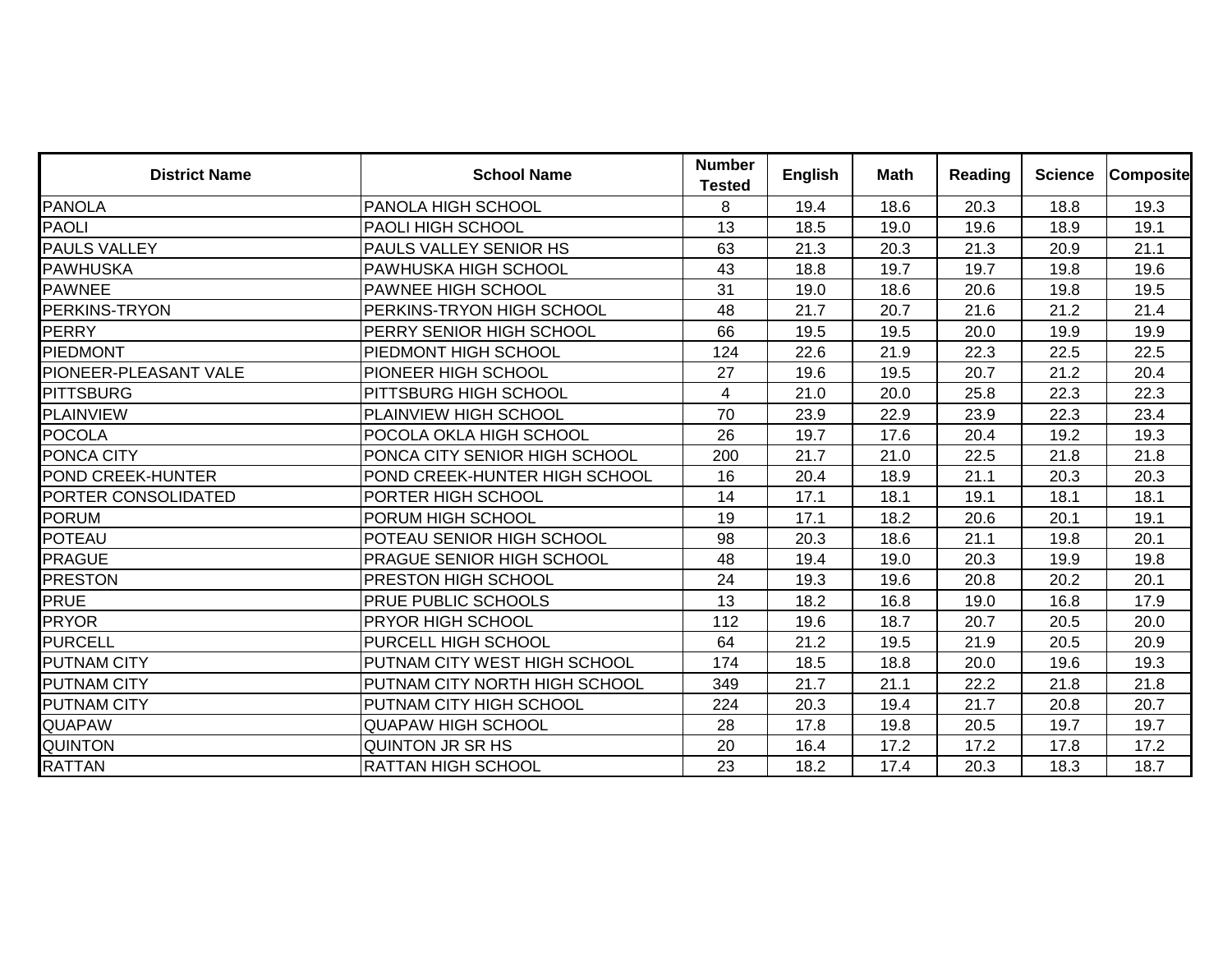| <b>District Name</b> | <b>School Name</b>                    | <b>Number</b><br><b>Tested</b> | <b>English</b> | Math | <b>Reading</b> | <b>Science</b> | <b>Composite</b> |
|----------------------|---------------------------------------|--------------------------------|----------------|------|----------------|----------------|------------------|
| <b>RED OAK</b>       | <b>RED OAK SCHOOL</b>                 | 16                             | 17.8           | 16.7 | 18.8           | 16.7           | 17.7             |
| <b>REYDON</b>        | <b>REYDON HIGH SCHOOL</b>             | 6                              | 18.2           | 21.2 | 20.2           | 20.3           | 20.2             |
| <b>RINGLING</b>      | <b>RINGLING HIGH SCHOOL</b>           | 20                             | 16.9           | 16.6 | 18.5           | 18.4           | 17.7             |
| <b>RINGWOOD</b>      | <b>RINGWOOD HIGH SCHOOL</b>           | 16                             | 19.8           | 19.9 | 19.8           | 19.8           | 19.9             |
| <b>RIPLEY</b>        | <b>RIPLEY HIGH SCHOOL</b>             | 17                             | 19.8           | 20.9 | 22.1           | 21.1           | 21.1             |
| <b>ROCK CREEK</b>    | <b>ROCK CREEK HIGH SCHOOL</b>         | 22                             | 18.8           | 18.5 | 20.4           | 19.7           | 19.5             |
| <b>ROFF</b>          | <b>ROFF HIGH SCHOOL</b>               | 16                             | 16.8           | 17.3 | 17.3           | 17.0           | 17.2             |
| <b>ROLAND</b>        | IROLAND HIGH SCHOOL                   | 59                             | 18.5           | 18.1 | 19.5           | 19.5           | 19.0             |
| <b>RUSH SPRINGS</b>  | <b>RUSH SPRINGS HIGH SCHOOL</b>       | 16                             | 18.7           | 17.0 | 18.8           | 17.9           | 18.2             |
| <b>RYAN</b>          | <b>RYAN HIGH SCHOOL</b>               | $\overline{7}$                 | 18.1           | 18.0 | 20.3           | 16.6           | 18.3             |
| <b>SALINA</b>        | <b>SALINA HIGH SCHOOL</b>             | 30                             | 19.4           | 17.9 | 20.7           | 20.6           | 19.8             |
| <b>SALLISAW</b>      | <b>SALLISAW HIGH SCHOOL</b>           | 92                             | 21.3           | 19.1 | 21.6           | 20.5           | 20.8             |
| <b>SAND SPRINGS</b>  | <b>CHARLES PAGE HIGH SCHOOL</b>       | 208                            | 21.3           | 20.3 | 21.8           | 21.0           | 21.2             |
| <b>SAPULPA</b>       | SAPULPA HIGH SCHOOL                   | 196                            | 19.7           | 19.4 | 20.1           | 19.9           | 19.9             |
| SASAKWA              | <b>SASAKWA HIGH SCHOOL</b>            | $\overline{7}$                 | 11.7           | 15.3 | 14.6           | 14.7           | 14.1             |
| <b>SAVANNA</b>       | SAVANNA HIGH SCHOOLS                  | 23                             | 19.0           | 18.3 | 19.7           | 19.2           | 19.2             |
| <b>SAYRE</b>         | <b>SAYRE HIGH SCHOOL</b>              | 22                             | 19.2           | 20.2 | 20.8           | 20.5           | 20.2             |
| <b>SEILING</b>       | SEILING HIGH SCHOOL                   | 18                             | 20.6           | 20.4 | 21.3           | 20.8           | 20.9             |
| <b>SEMINOLE</b>      | SEMINOLE HIGH SCHOOL                  | 59                             | 18.6           | 18.5 | 18.9           | 18.4           | 18.8             |
| <b>SENTINEL</b>      | <b>BLANCHE THOMAS SENIOR HIGH SCH</b> | 25                             | 18.6           | 19.3 | 21.1           | 19.5           | 19.8             |
| SEQUOYAH             | <b>SEQUOYAH HIGH SCHOOL</b>           | 64                             | 20.1           | 19.3 | 21.3           | 20.2           | 20.4             |
| SHARON-MUTUAL        | <b>SHARON MUTUAL HIGH</b>             | 15                             | 15.5           | 16.9 | 17.7           | 17.8           | 17.1             |
| <b>SHATTUCK</b>      | <b>SHATTUCK JR SR HIGH SCHOOL</b>     | 19                             | 19.3           | 20.0 | 21.7           | 21.9           | 20.9             |
| <b>SHAWNEE</b>       | <b>SHAWNEE SENIOR HIGH SCHOOL</b>     | 153                            | 20.5           | 20.5 | 21.7           | 21.0           | 21.1             |
| <b>SHIDLER</b>       | <b>SHIDLER HIGH SCHOOL</b>            | 8                              | 15.6           | 17.8 | 18.6           | 19.3           | 18.0             |
| <b>SILO</b>          | <b>SILO HIGH SCHOOL</b>               | 27                             | 18.3           | 17.2 | 19.0           | 18.6           | 18.4             |
| <b>SKIATOOK</b>      | <b>SKIATOOK HIGH SCHOOL</b>           | 106                            | 19.9           | 19.5 | 21.5           | 20.9           | 20.6             |
| <b>SMITHVILLE</b>    | SMITHVILLE HIGH SCHOOL                | 19                             | 16.1           | 16.8 | 18.4           | 17.9           | 17.4             |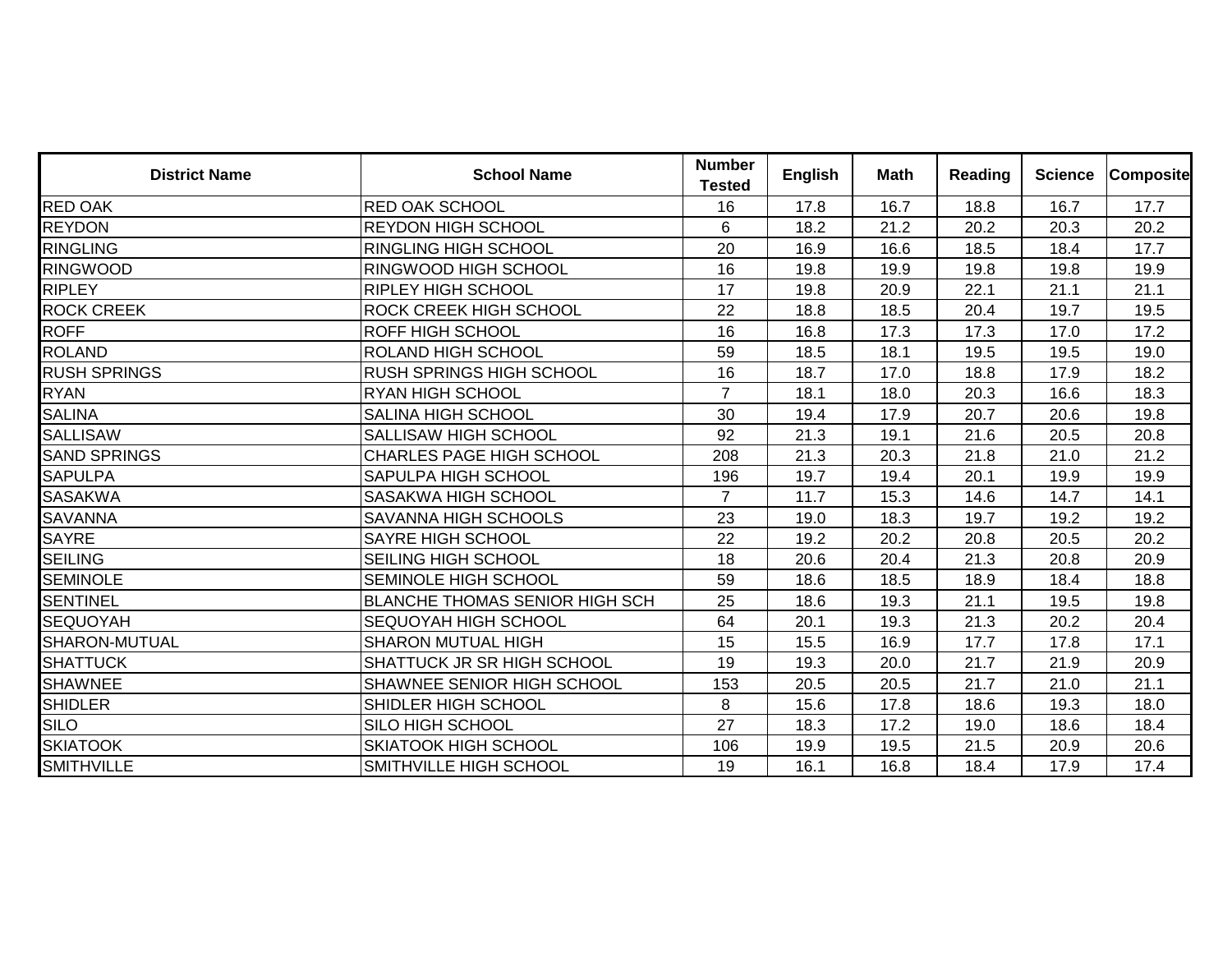| <b>District Name</b>           | <b>School Name</b>               | <b>Number</b><br><b>Tested</b> | <b>English</b> | <b>Math</b> | <b>Reading</b> | <b>Science</b> | <b>Composite</b> |
|--------------------------------|----------------------------------|--------------------------------|----------------|-------------|----------------|----------------|------------------|
| <b>SNYDER</b>                  | <b>SNYDER HIGH SCHOOL</b>        | 23                             | 17.9           | 16.5        | 20.5           | 18.3           | 18.5             |
| <b>SOPER</b>                   | SOPER SCHOOL                     | 9                              | 17.7           | 16.7        | 18.9           | 18.7           | 18.1             |
| <b>SOUTH COFFEYVILLE</b>       | SOUTH COFFEYVILLE HIGH SCHOOL    | $\overline{2}$                 | XX.X           | XX.X        | XX.X           | XX.X           | XX.X             |
| <b>SPERRY</b>                  | <b>SPERRY HIGH SCHOOL</b>        | 51                             | 20.0           | 18.5        | 20.6           | 19.7           | 19.8             |
| <b>SPIRO</b>                   | <b>SPIRO HIGH SCHOOL</b>         | 53                             | 18.4           | 18.0        | 19.1           | 19.3           | 18.8             |
| <b>SPRINGER</b>                | <b>SPRINGER HIGH SCHOOL</b>      | 5                              | 15.0           | 16.8        | 14.8           | 15.8           | 15.8             |
| <b>STERLING</b>                | <b>STERLING HIGH SCHOOL</b>      | 22                             | 19.3           | 18.5        | 20.9           | 19.8           | 19.7             |
| <b>STIGLER</b>                 | <b>STIGLER HIGH SCHOOL</b>       | 41                             | 19.1           | 18.3        | 20.4           | 19.6           | 19.5             |
| <b>STILLWATER</b>              | <b>STILLWATER HIGH SCHOOL</b>    | 252                            | 22.7           | 22.9        | 22.8           | 22.8           | 22.9             |
| <b>STILWELL</b>                | <b>STILWELL HIGH SCHOOL</b>      | 83                             | 17.7           | 17.2        | 19.6           | 19.2           | 18.6             |
| <b>STONEWALL</b>               | <b>STONEWALL HIGH SCHOOL</b>     | 12                             | 17.7           | 17.6        | 19.5           | 18.5           | 18.4             |
| <b>STRATFORD</b>               | <b>STRATFORD HIGH SCHOOL</b>     | 15                             | 17.5           | 18.9        | 20.6           | 19.5           | 19.2             |
| <b>STRINGTOWN</b>              | <b>STRINGTOWN HIGH SCHOOL</b>    | 6                              | 14.8           | 15.3        | 16.5           | 18.8           | 16.5             |
| <b>STROTHER</b>                | STROTHER JR-SR HIGH SCHOOL       | 8                              | 23.3           | 21.0        | 22.4           | 21.4           | 22.0             |
| <b>STROUD</b>                  | <b>STROUD SENIOR HIGH SCHOOL</b> | 25                             | 19.9           | 18.6        | 20.6           | 19.2           | 19.7             |
| <b>STUART</b>                  | <b>STUART HIGH SCHOOL</b>        | 8                              | 19.5           | 17.3        | 22.3           | 19.3           | 19.9             |
| <b>SULPHUR</b>                 | <b>SULPHUR HIGH SCHOOL</b>       | 44                             | 20.0           | 20.0        | 21.2           | 20.8           | 20.8             |
| <b>SWEETWATER</b>              | <b>SWEETWATER HIGH SCHOOL</b>    | 6                              | 15.0           | 17.3        | 16.7           | 15.3           | 16.3             |
| <b>TAHLEQUAH</b>               | TAHLEQUAH HIGH SCHOOL            | 173                            | 20.4           | 19.6        | 21.2           | 20.6           | 20.6             |
| <b>TALIHINA</b>                | <b>TALIHINA HIGH SCHOOL</b>      | 21                             | 17.3           | 16.7        | 17.6           | 17.8           | 17.5             |
| <b>TALOGA</b>                  | <b>TALOGA HIGH SCHOOL</b>        | $\overline{7}$                 | 15.7           | 16.7        | 18.7           | 19.0           | 17.6             |
| <b>TECUMSEH</b>                | <b>TECUMSEH HIGH SCHOOL</b>      | 85                             | 20.4           | 19.9        | 21.6           | 21.1           | 20.9             |
| <b>TECUMSEH</b>                | CENTRAL OK JUVENILE TRTMNT CTR   | 6                              | 14.5           | 15.5        | 16.3           | 16.2           | 15.8             |
| <b>TEMPLE</b>                  | <b>TEMPLE HIGH SCHOOL</b>        | 13                             | 20.3           | 17.8        | 21.5           | 18.2           | 19.5             |
| <b>TEXHOMA</b>                 | <b>TEXHOMA HIGH SCHOOL</b>       | 21                             | 16.6           | 18.9        | 18.2           | 18.9           | 18.3             |
| THACKERVILLE                   | THACKERVILLE HIGH SCHOOL         | 9                              | 17.9           | 17.9        | 18.3           | 17.3           | 17.9             |
| THOMAS-FAY-CUSTER UNIFIED DIST | THOMAS FAY CUSTER UNIFIED HS     | 22                             | 19.8           | 20.0        | 20.3           | 20.6           | 20.4             |
| <b>TIMBERLAKE</b>              | TIMBERLAKE PUBLIC HIGH SCHOOL    | 10                             | 20.0           | 19.1        | 21.6           | 19.9           | 20.3             |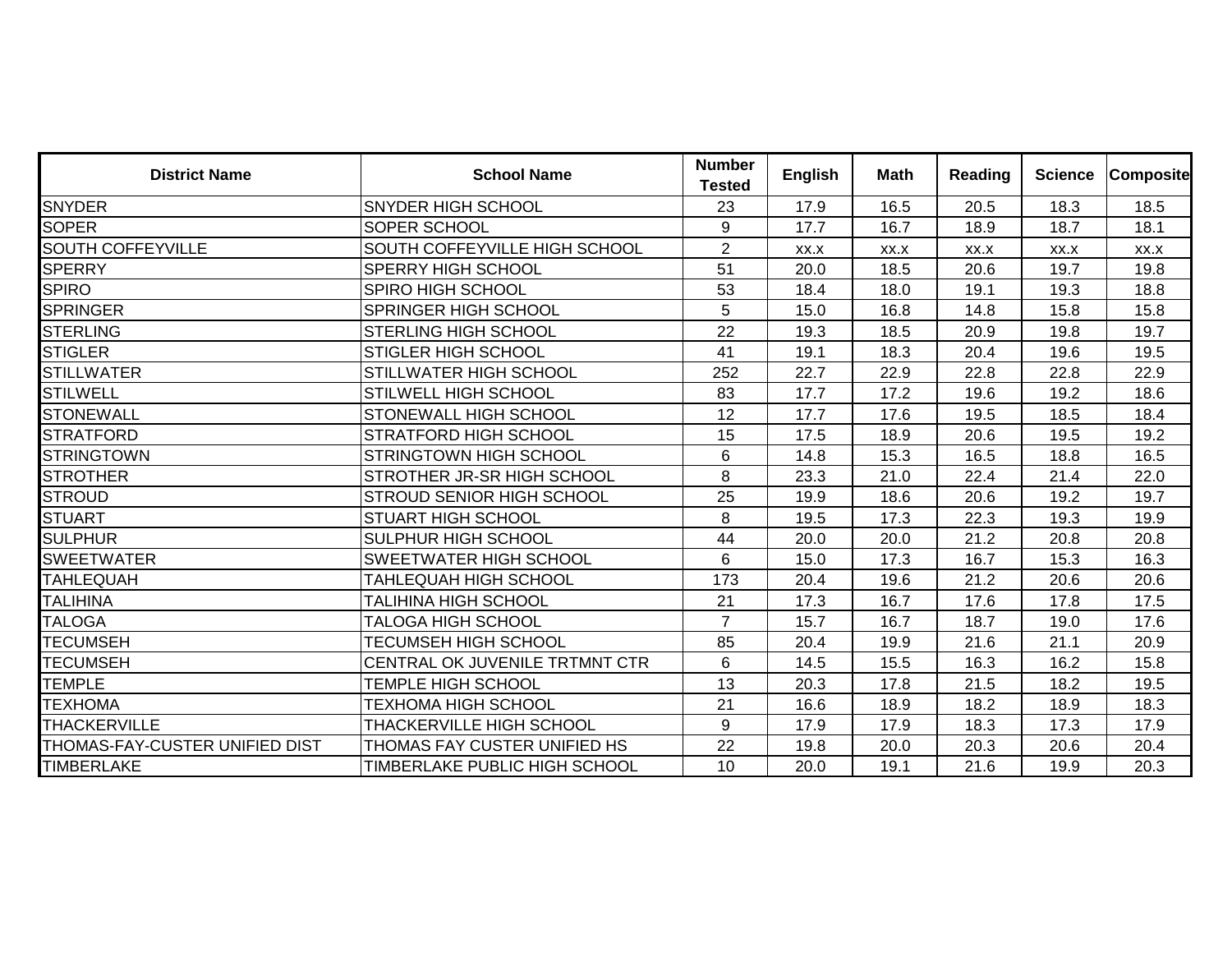| <b>District Name</b> | <b>School Name</b>                | <b>Number</b><br><b>Tested</b> | <b>English</b> | Math | Reading | <b>Science</b> | <b>Composite</b> |
|----------------------|-----------------------------------|--------------------------------|----------------|------|---------|----------------|------------------|
| <b>TIPTON</b>        | <b>TIPTON HIGH SCHOOL</b>         | 4                              | 17.0           | 19.5 | 16.0    | 17.8           | 17.5             |
| <b>TISHOMINGO</b>    | <b>TISHOMINGO HIGH SCHOOL</b>     | 46                             | 19.2           | 18.4 | 20.4    | 19.4           | 19.5             |
| <b>TONKAWA</b>       | <b>TONKAWA HIGH SCHOOL</b>        | 40                             | 19.1           | 19.9 | 20.5    | 19.3           | 19.8             |
| <b>TULSA</b>         | PROJECT 12                        | 3                              | 12.7           | 15.3 | 16.3    | 15.3           | 15.0             |
| <b>TULSA</b>         | TULSA SCH OF ARTS AND SCIENCES    | 37                             | 22.8           | 20.8 | 23.4    | 21.5           | 22.3             |
| <b>TULSA</b>         | WILL ROGERS HIGH SCHOOL           | 88                             | 14.2           | 15.7 | 17.6    | 15.7           | 15.9             |
| <b>TULSA</b>         | THOMAS A EDISON HIGH SCHOOL       | 195                            | 22.0           | 20.8 | 22.8    | 21.9           | 22.0             |
| <b>TULSA</b>         | <b>NATHAN HALE HIGH SCHOOL</b>    | 76                             | 16.0           | 17.0 | 17.3    | 17.4           | 17.0             |
| <b>TULSA</b>         | TULSA MEMORIAL SENIOR HIGH SCH    | 120                            | 18.5           | 18.1 | 19.4    | 18.9           | 18.9             |
| <b>TULSA</b>         | <b>MCLAIN HS FOR SCIENCE-TECH</b> | 56                             | 14.1           | 15.3 | 15.5    | 15.9           | 15.4             |
| <b>TULSA</b>         | <b>EAST CENTRAL SENIOR HS</b>     | 125                            | 16.5           | 17.2 | 18.2    | 17.9           | 17.6             |
| <b>TULSA</b>         | DOVE SCIENCE ACADEMY              | 18                             | 17.9           | 17.1 | 19.9    | 17.7           | 18.3             |
| <b>TULSA</b>         | DANIEL WEBSTER HIGH SCHOOL        | 58                             | 16.9           | 16.4 | 18.7    | 17.4           | 17.4             |
| <b>TULSA</b>         | <b>CENTRAL HIGH SCHOOL</b>        | 69                             | 15.0           | 16.0 | 17.1    | 16.9           | 16.4             |
| <b>TULSA</b>         | <b>BOOKER T WASHINGTON HS</b>     | 286                            | 23.6           | 21.6 | 24.1    | 22.7           | 23.1             |
| <b>TUPELO</b>        | <b>TUPELO HIGH SCHOOL</b>         | 14                             | 19.4           | 19.9 | 19.0    | 19.0           | 19.4             |
| TURNER               | <b>TURNER HIGH SCHOOL</b>         | 12                             | 21.0           | 17.8 | 20.4    | 20.3           | 20.1             |
| <b>TURPIN</b>        | <b>TURPIN HIGH SCHOOL</b>         | 12                             | 18.3           | 19.6 | 19.8    | 20.2           | 19.6             |
| <b>TUSHKA</b>        | TUSHKA PUBLIC SCHOOL              | 25                             | 20.3           | 17.5 | 19.8    | 18.6           | 19.0             |
| <b>TUTTLE</b>        | <b>TUTTLE HIGH SCHOOL</b>         | 92                             | 20.7           | 20.8 | 22.6    | 21.3           | 21.5             |
| <b>TYRONE</b>        | <b>TYRONE HIGH SCHOOL</b>         | 11                             | 18.3           | 18.0 | 20.4    | 19.6           | 19.3             |
| UNION                | OKLAHOMA UNION HIGH SCHOOL        | 23                             | 18.6           | 19.5 | 19.6    | 21.2           | 19.8             |
| <b>UNION</b>         | UNION HIGH SCHOOL                 | 719                            | 21.7           | 21.5 | 22.1    | 21.9           | 21.9             |
| <b>UNION CITY</b>    | UNION CITY HIGH SCHOOL            | 13                             | 17.3           | 17.6 | 19.7    | 19.4           | 18.6             |
| VALLIANT             | <b>VALLIANT HIGH SCHOOL</b>       | 52                             | 17.4           | 18.0 | 18.8    | 18.5           | 18.2             |
| VANOSS               | <b>VANOSS HIGH SCHOOL</b>         | 20                             | 17.9           | 18.7 | 18.5    | 19.6           | 18.8             |
| VARNUM               | <b>VARNUM HIGH SCHOOL</b>         | 11                             | 18.5           | 17.7 | 19.0    | 17.4           | 18.3             |
| VELMA-ALMA           | <b>VELMA ALMA HIGH SCHOOL</b>     | 31                             | 19.0           | 18.1 | 18.7    | 19.3           | 18.9             |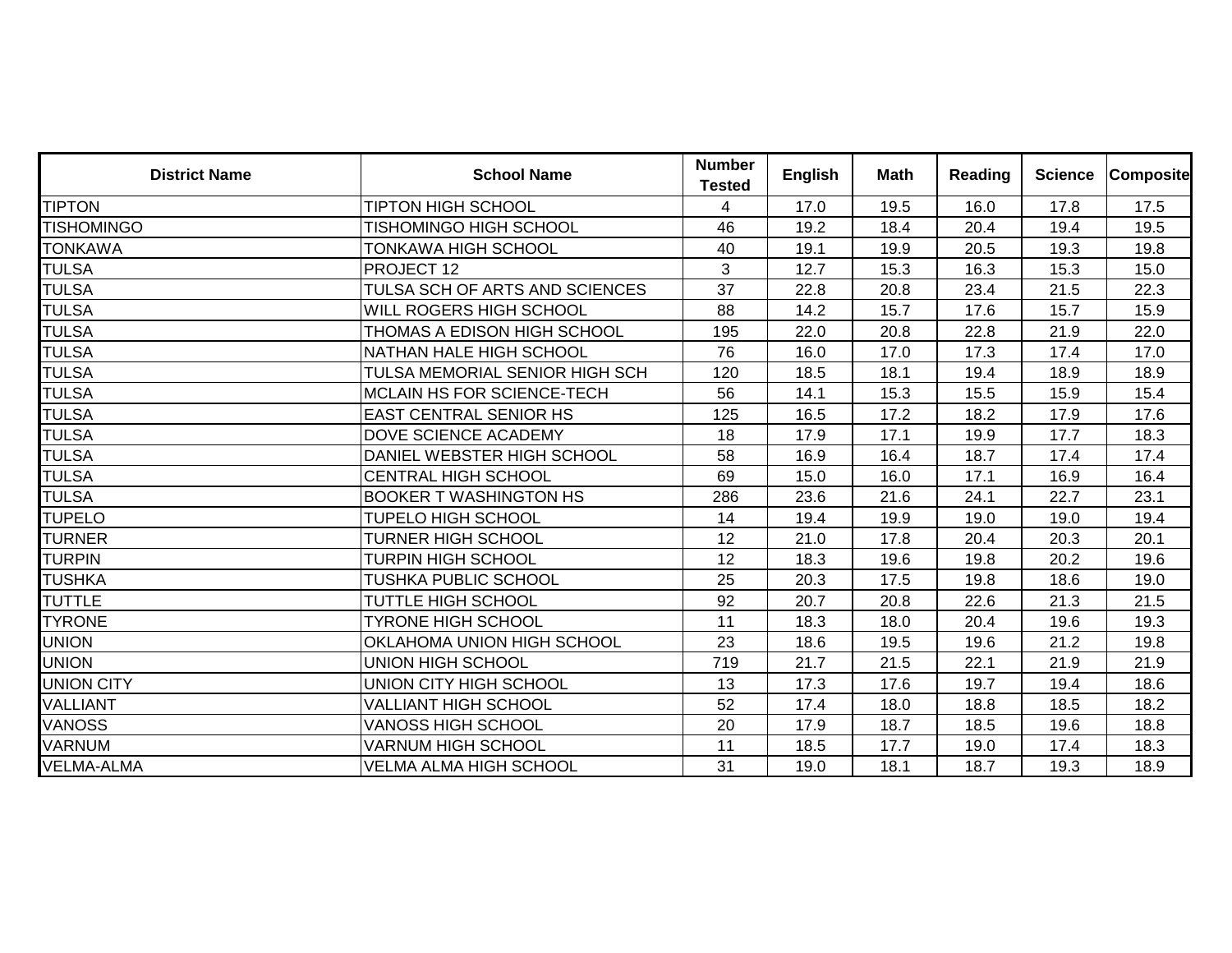| <b>District Name</b>   | <b>School Name</b>                  | <b>Number</b><br><b>Tested</b> | <b>English</b> | <b>Math</b> | <b>Reading</b> | <b>Science</b> | <b>Composite</b> |
|------------------------|-------------------------------------|--------------------------------|----------------|-------------|----------------|----------------|------------------|
| VERDEN                 | <b>VERDEN HIGH SCHOOL</b>           | 15                             | 18.4           | 19.8        | 18.5           | 18.3           | 18.8             |
| <b>VERDIGRIS</b>       | <b>VERDIGRIS SCHOOL</b>             | 67                             | 19.7           | 19.9        | 21.2           | 21.0           | 20.5             |
| VIAN                   | <b>VIAN HIGH SCHOOL</b>             | 47                             | 17.1           | 16.7        | 18.9           | 18.2           | 17.9             |
| <b>VICI</b>            | VICI HIGH SCHOOL                    | 16                             | 20.8           | 20.7        | 23.5           | 21.3           | 21.7             |
| VINITA                 | <b>VINITA HIGH SCHOOL</b>           | 68                             | 19.7           | 19.3        | 20.6           | 20.1           | 20.0             |
| WAGONER                | <b>WAGONER HIGH SCHOOL</b>          | 85                             | 18.2           | 18.6        | 19.7           | 19.5           | 19.2             |
| <b>WAKITA</b>          | <b>WAKITA HIGH SCHOOL</b>           | 8                              | 21.6           | 20.5        | 22.9           | 21.5           | 21.6             |
| WALTERS                | <b>WALTERS HIGH SCHOOL</b>          | 35                             | 19.5           | 18.0        | 20.1           | 20.1           | 19.5             |
| <b>WANETTE</b>         | <b>WANETTE HIGH SCHOOL</b>          | 12                             | 14.9           | 17.5        | 16.4           | 18.8           | 17.2             |
| WAPANUCKA              | <b>WAPANUCKA HIGH SCHOOL</b>        | 17                             | 18.4           | 18.4        | 19.7           | 18.6           | 18.9             |
| WARNER                 | <b>WARNER HIGH SCHOOL</b>           | 37                             | 17.9           | 17.3        | 18.6           | 17.2           | 17.9             |
| WASHINGTON             | IWASHINGTON HIGH SCHOOL             | 52                             | 20.5           | 19.1        | 21.7           | 21.5           | 20.8             |
| WASHITA HEIGHTS        | <b>WASHITA HEIGHTS HIGH SCHOOL</b>  | $\mathbf 1$                    | XX.X           | XX.X        | XX.X           | XX.X           | XX.X             |
| WATONGA                | <b>WATONGA HIGH SCHOOL</b>          | 22                             | 18.5           | 18.0        | 19.1           | 19.2           | 18.8             |
| <b>WATTS</b>           | <b>WATTS HIGH SCHOOL</b>            | 17                             | 17.0           | 17.0        | 17.8           | 17.9           | 17.6             |
| <b>WAUKOMIS</b>        | <b>WAUKOMIS HIGH SCHOOL</b>         | 14                             | 22.1           | 20.5        | 24.1           | 21.6           | 22.1             |
| WAURIKA                | <b>WAURIKA HIGH SCHOOL</b>          | 12                             | 19.1           | 17.5        | 19.5           | 19.1           | 18.9             |
| WAYNE                  | <b>WAYNE HIGH SCHOOL</b>            | 21                             | 17.0           | 16.3        | 18.4           | 17.9           | 17.6             |
| WAYNOKA                | <b>WAYNOKA HIGH SCHOOL</b>          | 11                             | 19.1           | 19.5        | 20.0           | 18.9           | 19.5             |
| WEATHERFORD            | <b>WEATHERFORD HIGH SCHOOL</b>      | 95                             | 21.8           | 20.3        | 21.9           | 20.9           | 21.4             |
| <b>WEBBERS FALLS</b>   | <b>WEBBERS FALLS SR HIGH SCHOOL</b> | 6                              | 20.7           | 18.7        | 20.5           | 19.8           | 20.2             |
| <b>WELCH</b>           | <b>WELCH HIGH SCHOOL</b>            | 16                             | 19.0           | 19.5        | 21.9           | 20.8           | 20.4             |
| <b>WELEETKA</b>        | <b>WELEETKA SCHOOLS</b>             | 14                             | 19.4           | 17.9        | 18.6           | 19.4           | 18.9             |
| <b>WELLSTON</b>        | <b>WELLSTON HIGH SCHOOL</b>         | 36                             | 19.0           | 19.6        | 19.3           | 19.5           | 19.5             |
| <b>WESTERN HEIGHTS</b> | <b>WESTERN HEIGHTS HIGH SCHOOL</b>  | 79                             | 17.1           | 18.2        | 18.6           | 19.0           | 18.3             |
| WESTVILLE              | <b>WESTVILLE HIGH SCHOOL</b>        | 53                             | 18.1           | 17.5        | 19.3           | 18.4           | 18.5             |
| WETUMKA                | <b>WETUMKA HIGH SCHOOL</b>          | 13                             | 17.4           | 17.4        | 19.9           | 16.9           | 18.2             |
| WEWOKA                 | <b>WEWOKA HIGH SCHOOL</b>           | 30                             | 17.3           | 17.6        | 18.6           | 18.9           | 18.2             |